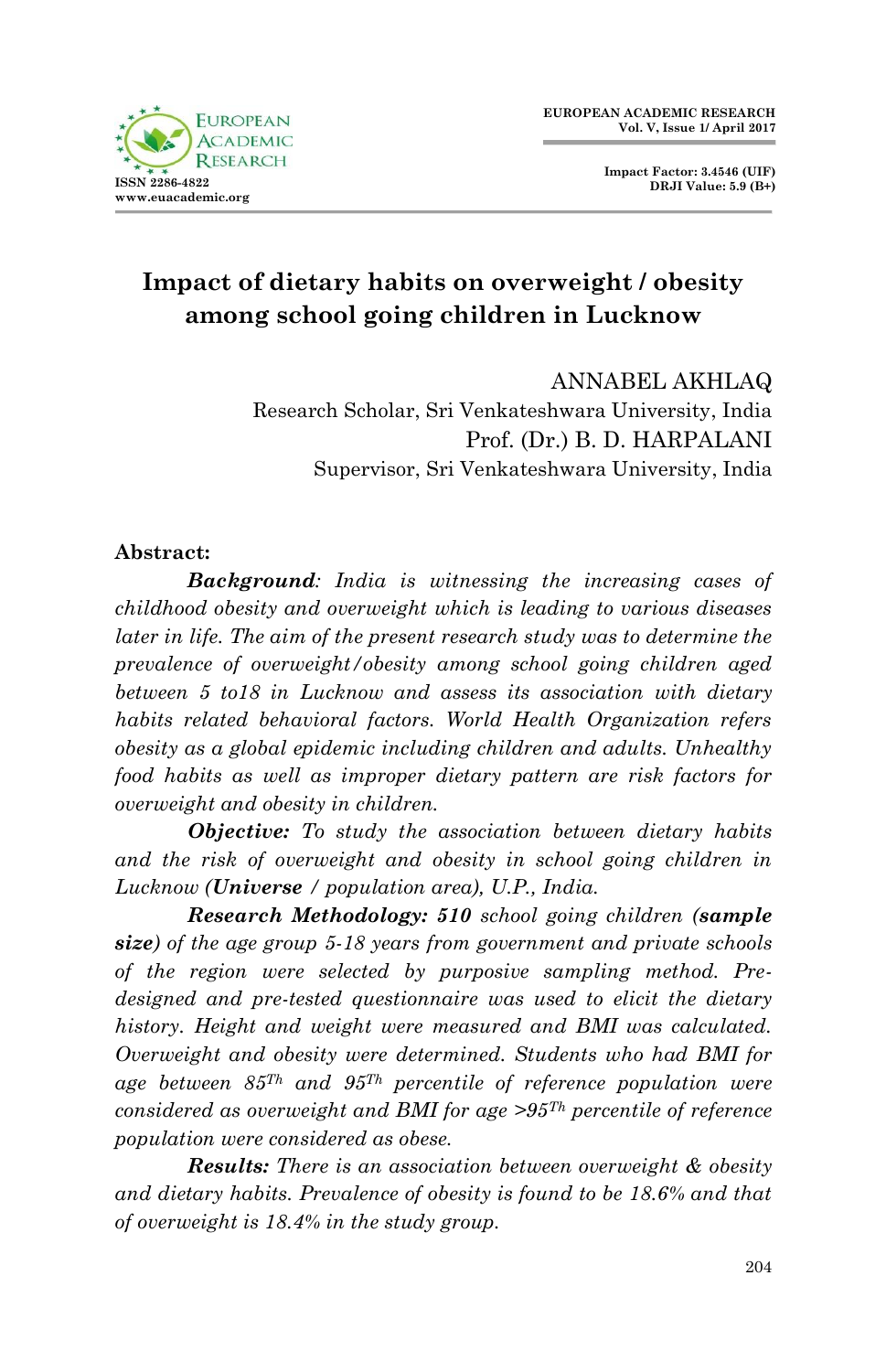*Conclusion: The prevalence of obesity and overweight (BMI>85th Percentile) is significantly higher in school going children. Physical inactivity and increased intake of high calorie foods, junk foods, fast*  food and aerated drinks are the main causes for high prevalence of *overweight and obesity.*

**Key words**: Obesity; Overweight, Dietary Habits, Risk factors, Children.

## **1. INTRODUCTION**

Unhealthy and Poor dietary habits and practices contribute to the development of chronic non-communicable diseases (Schmidt M.I., et al., 2011) (WHO Technical Report Series, 2003). Most of the chronic diseases in adulthood originate from poor dietary practices which are largely formed during childhood (Abdollahi M., 2008). In order to promote healthier and better eating habits, nutrition knowledge is believed to be important aspect (Triches R.M., 2005). However, nutrition knowledge alone may not be adequate to change dietary habits hence in addition there is great need to promote a positive attitude toward healthy eating habits early in childhood ( Brown R., 2004) (Kim K.H., 2003) ( Mirmiran P., Azadbakht L., Azizia F., 2007).

In India, there is a rapid change in dietary habits, and companied are advertising their junk food on a very large scale targeting especially to the children that is leading to the increasing influence of western diet. Thus, there is even greater need to empower children with the proper knowledge of nutrition and attitudes for making proper food choices (Coon K.A., 2001). School age children spend more time away from their parents thus, influence from friends and media further affect the formation and stabilization of their dietary practices (Mbithe D.D., 2008) (Juan P.M.F.S., 2006). There is growing evidence suggesting that young children from developing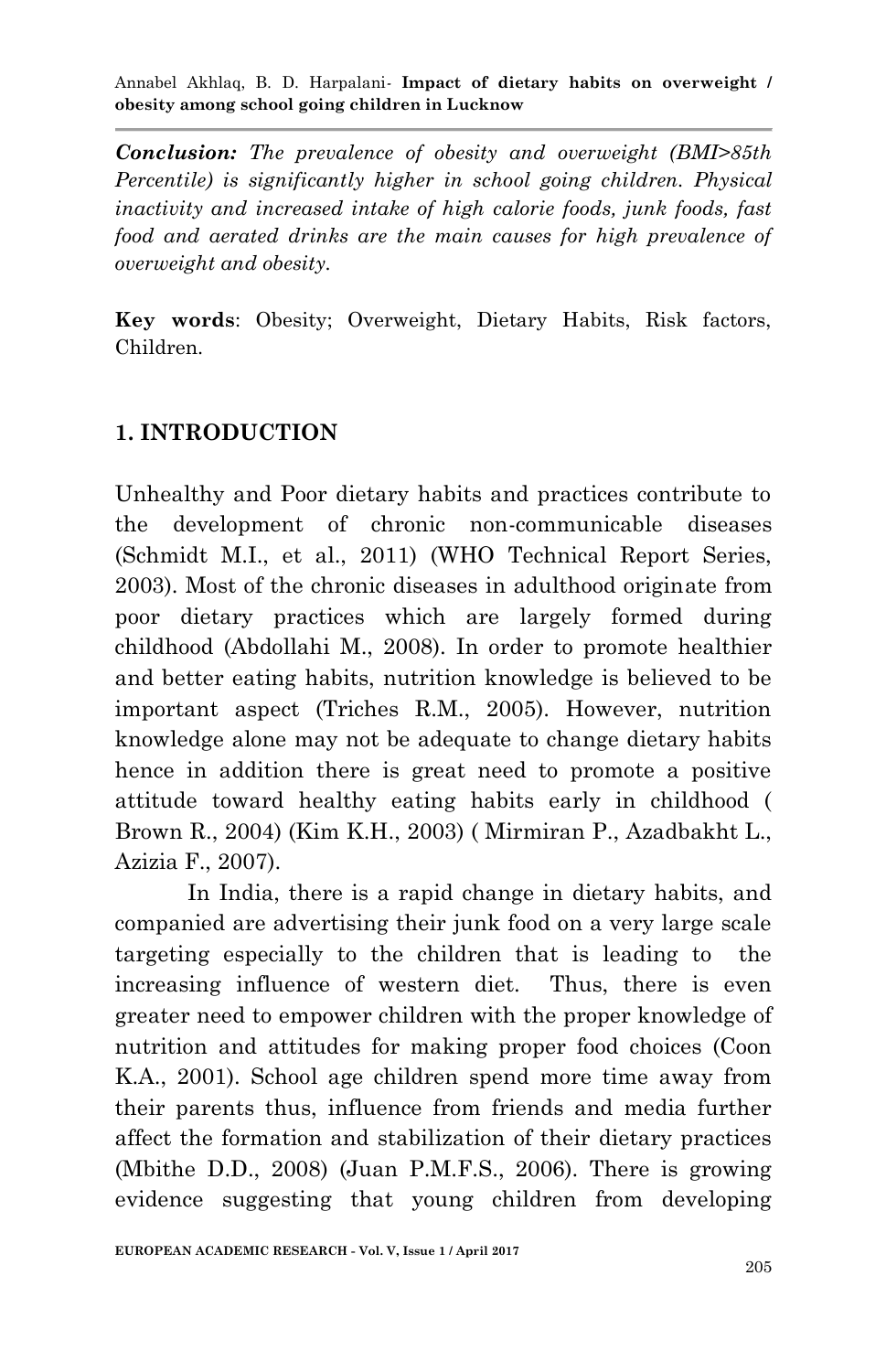countries are increasingly making unhealthy food choices especially due to lack of knowledge and wrong perception towards healthy foods (Zaborskis A., 2010). This is mainly because presently the concept of "food" has changed from a means of nourishment to a marker of lifestyle and a source of pleasure as portrayed by electronic media (Dehghan M., 2005;8).

Juan P.M.F.S.,( 2006) found in his research study that a large proportion of televised food advertisements are of highly processed foods/convenient foods with, high caloric content, large amounts of fat and sugar, and with little or no micronutrient content. Therefore, to be able to overcome the emerging issue of obesity and overweight among children and related health risks, school children have to be empowered to make the right food choices by providing them with nutrition knowledge and changing their attitudes towards healthy eating.

The issue of Obesity is considered to be one of the major complications affecting children and adolescents and is a worldwide nutritional concern. Obesity is found in several nations where the major nutritional disorder was malnutrition (De Onis M, Blössner M., 2000). A drastic increase in the prevalence of childhood obesity is associated with many impending medical complications in adulthood like hypertension, atherosclerosis, diabetes mellitus, dyslipidemia, sleep apnoea, and osteoarthritis. (Sharma A, Sharma K, Mathur KP., 2007) In the last twenty years, the prevalence of obesity grown twice in children and tripled in adolescents.

Recent studies have shown that obesity is less prominently associated with morbidity in adolescence but is a strong precursor for obesity and related morbidity in adulthood, with 50 to 80 % of obese adolescents becoming obese adults (Berenson G.S., 1998).

Genetic factors, absence of breastfeeding, inappropriate eating habits in the early years of life (Mindru D.E., 2013),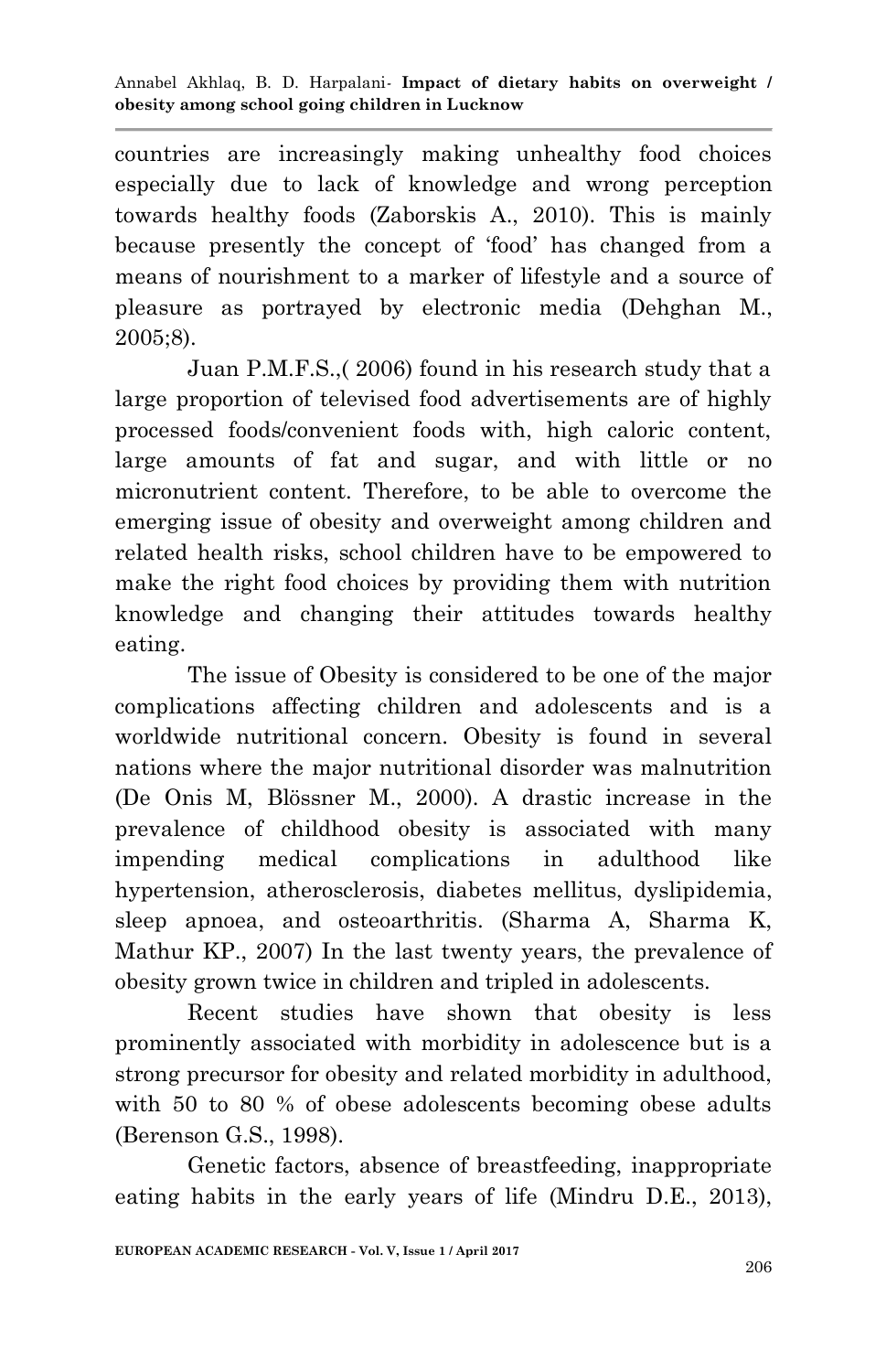consumption of large quantities of beverages rich in sugar, breakfast skipping, high energy, high fat and low fiber food (Ambrosini G.L., 2014), insufficient physical activity, and shortened night time sleep duration (Brug J., 2012) were shown to be related with overweight and obesity in children and adolescents. Studies addressing the issue of obesity among children and adolescents in Lucknow are scarce; To our knowledge, no study investigating the prevalence of obesity among children has been carried out in Lucknow.

## **1.1. Research Objective & Hypotheses**

The present study was designed to investigate the association between dietary Habits and nutritional status among school going children in Lucknow.

Following research objectives and research hypotheses were formulated to address the aforementioned research problem-

**Research Objective-1:** To find out the association between the **Nutritional status** of the children and "**Dietary Habits'** of the respondents.

## **Null Hypotheses**

- **1.** There is no association between **Nutritional Status (**Underweight, Healthy weight, Overweight & Obesity**)**  and **Type of food-vegetarian & non vegetarian** (independent variables).
- 2. There is no association between **Nutritional Status (**Underweight, Healthy weight, Overweight & Obesity**)**  and **Type of food-fast food** (independent variables).
- 3. There is no association between **Nutritional Status (**Underweight, Healthy weight, Overweight & Obesity**)**  and **Frequency of fast food consumption** (independent variables).
- 4. There is no association between **Nutritional Status (**Underweight, Healthy weight, Overweight & Obesity**)**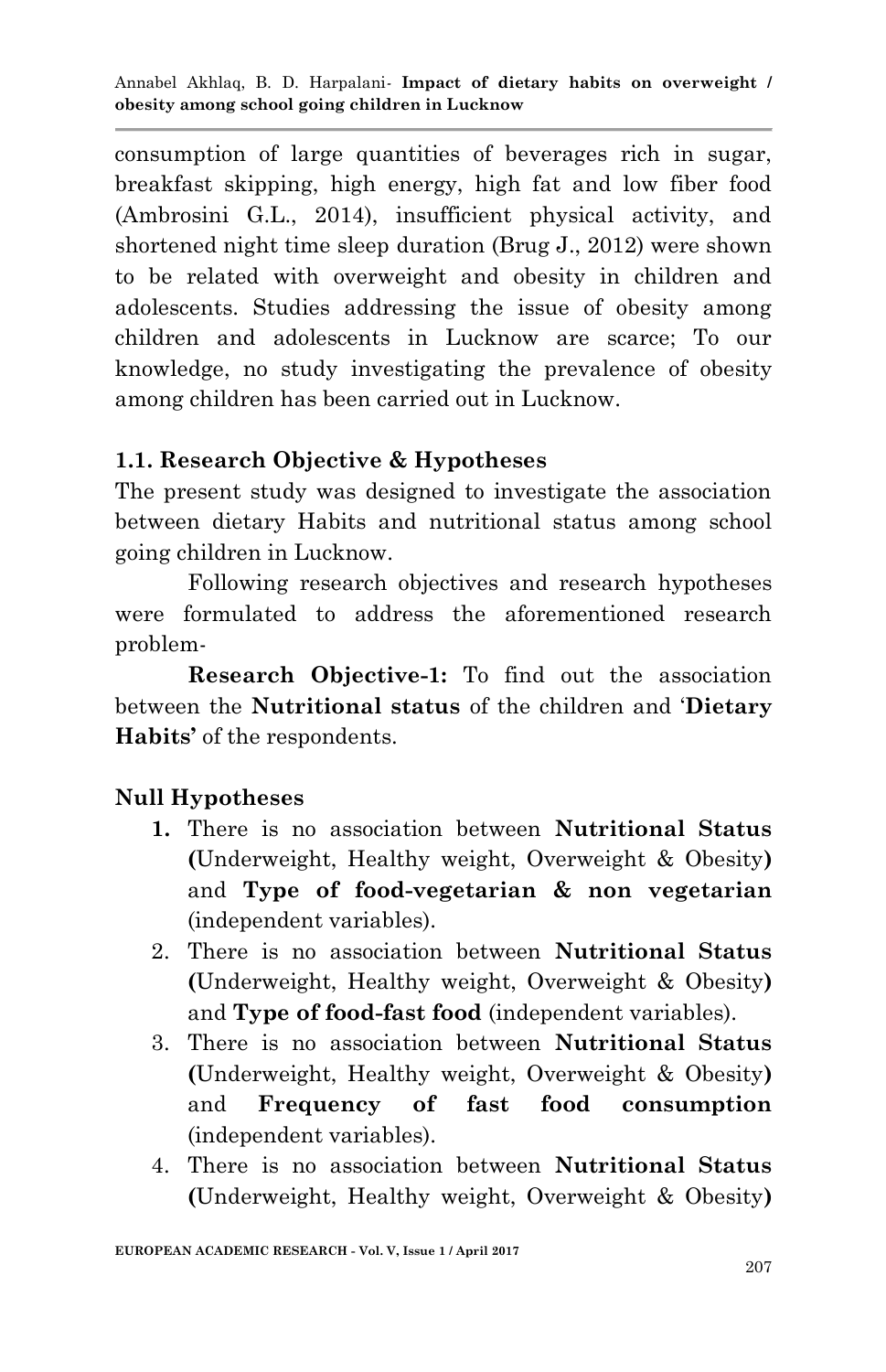and **Frequency of eating outside per week** (independent variables).

- 5. There is no association between **Nutritional Status (**Underweight, Healthy weight, Overweight & Obesity**)**  and **How many times per week do you eat junk food** (independent variables).
- 6. There is no association between **Nutritional Status (**Underweight, Healthy weight, Overweight & Obesity**)**  and **Frequency of snacks outside per week**  (independent variables).
- 7. There is no association between **Nutritional Status (**Underweight, Healthy weight, Overweight & Obesity**)**  and **How often per week do you take fruits or juice** (independent variables).
- 8. There is no association between **Nutritional Status (**Underweight, Healthy weight, Overweight & Obesity**)**  and **How often per week do you take Aerated drinks** (independent variables).

**Research Objective-9:** To find out the difference between the Dietary Habits of the Boys and Girls.

*Alternate Hypothesis (H1)-9: The difference between the two (Boys & Girls) population means is equal to 0.*

*Null Hypothesis (H0)-9: The difference between the two (Boys & Girls) population means is not equal to 0.*

# **2. RESEARCH METHODOLOGY**

The present study was a cross - sectional research conducted in government and private schools of Lucknow city, capital of U.P., India. These schools were selected by using purposive sampling method. The sample size was 510 school going children of both boys and girls between the age group of 5-18 years.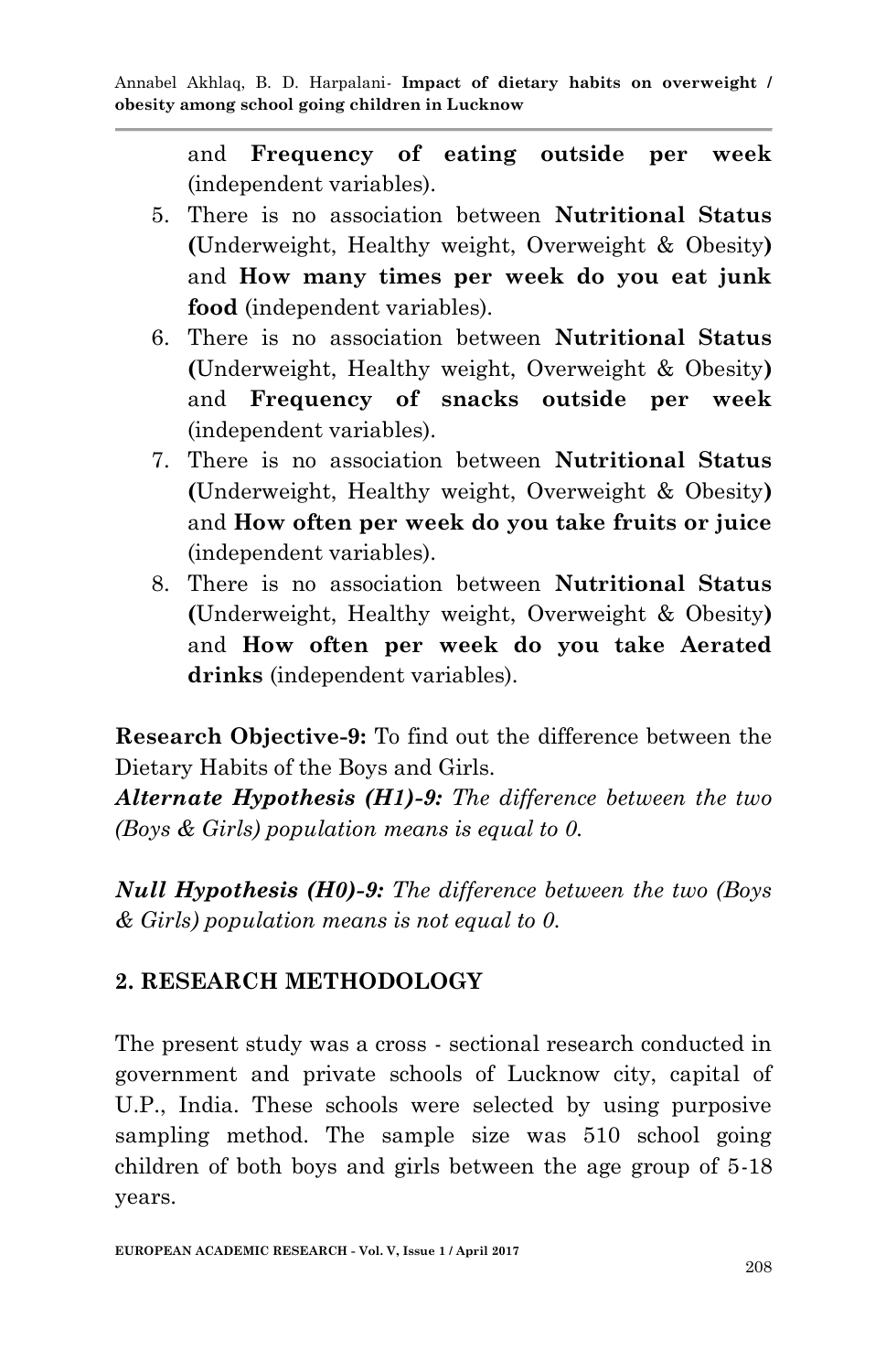## **Inclusion criteria**:

All students from selected schools in the specific age group, who are willing to participate in the study.

# **Exclusion criteria**

1. Those children who were absent and whose parents were not willing to give consent.

2. Children on chronic steroid therapy.

3. Children had any chronic disease

# **Study variables**

1. Socio-demographic variables- age, sex, family history of obesity or any medical illness in the child, food habits and type of food consumption.

2. Anthropometric measurements –

• Weight - The body weight was measured to a nearest 0.1kg using a weighing scale (Libra weighing machine).

• Height - The height was measured to nearest 0.1 cm by using a non-stretchable measuring tape, which was fixed to the wall vertically using cellophane tape, and by making the child stand with heels, buttocks, shoulders and occiput in apposition with the wall, taking care that there is no bending of knees.

• Waist circumference - was measured with a non-stretchable tape, at the midpoint between the 12th rib and the iliac crest, to the nearest 0.1cm, in a standing position during end-tidal expiration.

**Data Collection Procedure**: Consent for data collection and examination were obtained from school authorities (principals) prior to study. Information regarding the study and the consent form was send to school authorities as well as to all parents through school, along with a questionnaire. A structured pretested questionnaire was given to each student with the help of teacher and was asked to get filled by respective students.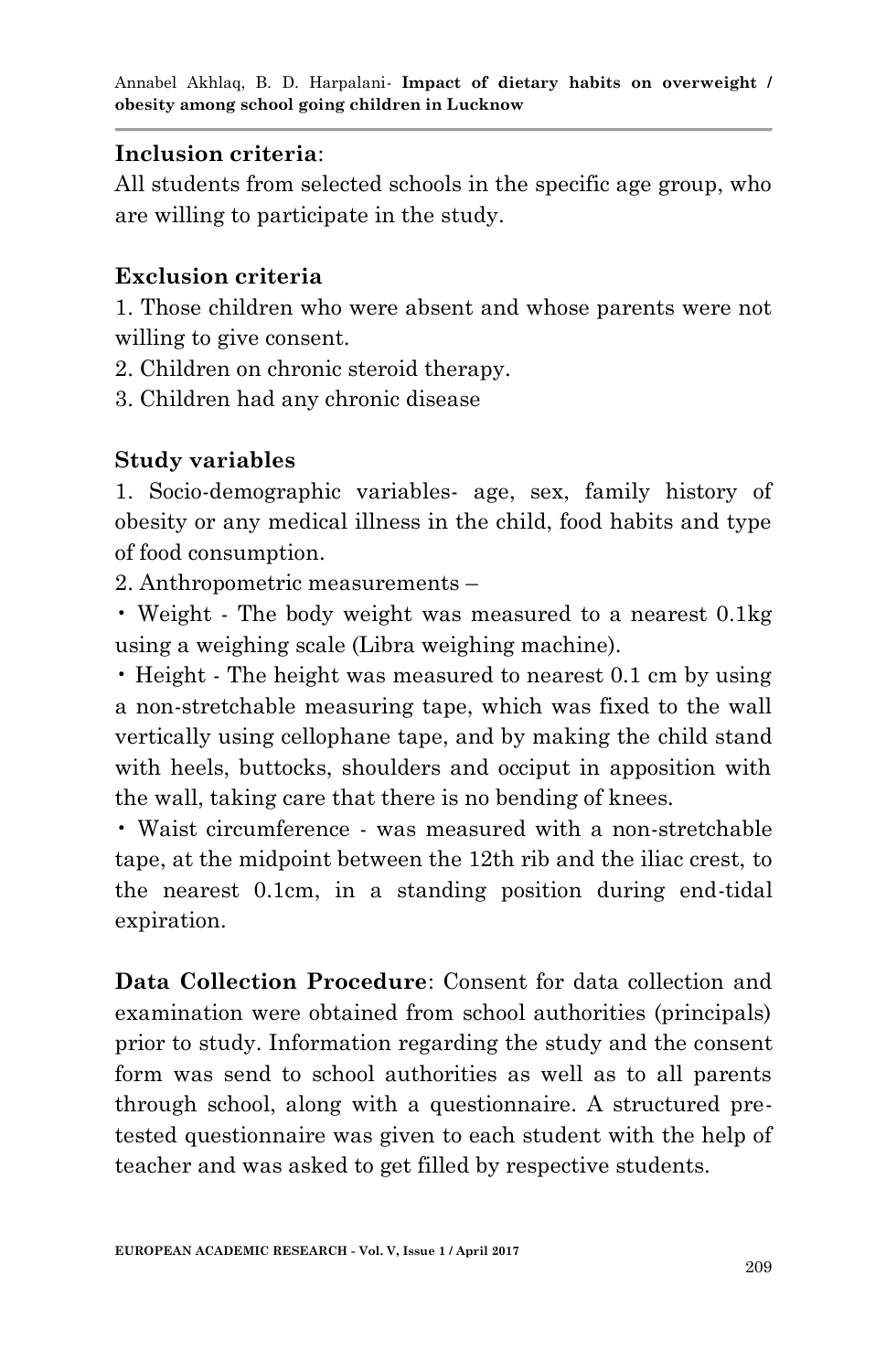# **3. DATA ANALYSIS, INTERPRETATION AND FINDINGS**

# **3.1. Analysis: Cross tabulation: Demographic**

#### **Table-1: Gender**

**Gender**

|       |                | Frequency | Percent | Valid Percent | Cumulative Percent |
|-------|----------------|-----------|---------|---------------|--------------------|
|       | BOYS           | 300       | 58.8    | 58.8          | 58.8               |
| Valid | GIRLS          | $\rm 210$ | 41.2    | 41.2          | 100.0              |
|       | $_{\rm Total}$ | 510       | 100.0   | 100.0         |                    |

## **Interpretation and Findings**

From the above frequency table, it can be seen that out of total number of 510 respondents, 58.8% respondents are boys and 41.2% respondents are girls.

**3.2. Chi Square Analysis:** Analysis of the Association between **Nutritional Status (**Underweight, Healthy weight, Overweight & Obesity**)** and **Gender of the Respondents**  (independent variables- Boys & Girls).

**Table- Crosstab: Nutritional Status \* Sex Cross tabulation Nutritional Status \* Sex Cross tabulation**

|                    |                |                       | <b>Sex</b>                  |       |        |  |
|--------------------|----------------|-----------------------|-----------------------------|-------|--------|--|
|                    |                |                       | <b>GIRLS</b><br><b>BOYS</b> |       |        |  |
|                    | Underweight    | Count                 | 58                          | 29    | 87     |  |
|                    |                | % of Total            | 11.4%                       | 5.7%  | 17.1%  |  |
|                    |                | Count                 | 138                         | 96    | 234    |  |
|                    | Healthy weight | % of Total            | 27.1%                       | 18.8% | 45.9%  |  |
| Nutritional Status | Overweight     | Count                 | 44                          | 50    | 94     |  |
|                    |                | % of Total            | 8.6%                        | 9.8%  | 18.4%  |  |
|                    |                | Count                 | 60                          | 35    | 95     |  |
|                    |                | Obesity<br>% of Total |                             | 6.9%  | 18.6%  |  |
| Total              |                | Count                 | 300                         | 210   | 510    |  |
|                    |                | % of Total            | 58.8%                       | 41.2% | 100.0% |  |

## **Interpretation & Findings**

From the above crosstab, it can be said that out of total 510 respondents, 58.8% respondents were Boys. It can be seen that

ľ

1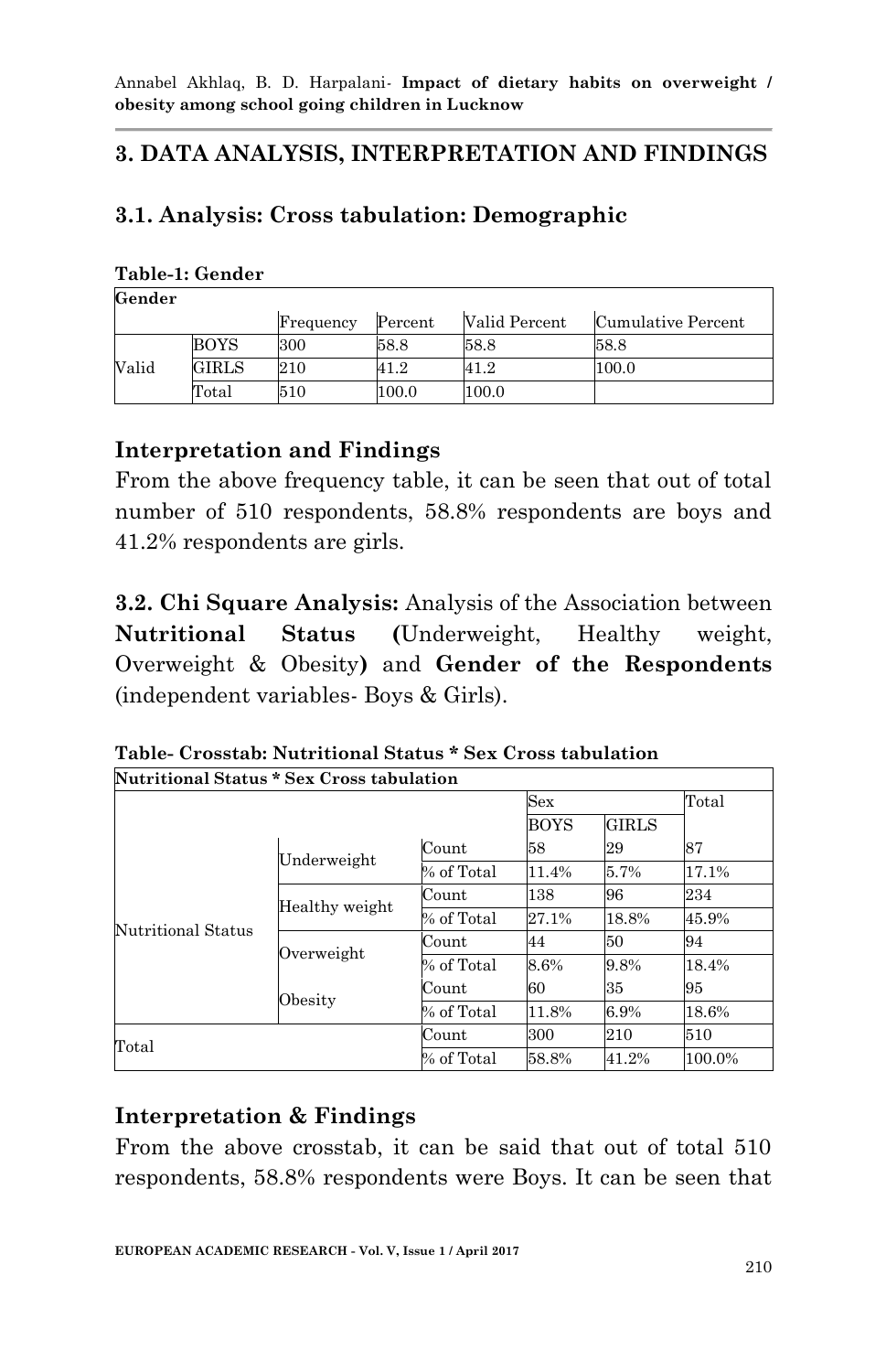11.4% boys are underweight, 27.1% boys are healthy weight, 8.6% boys are overweight & 11.8% boys have obesity.

Out of total 510 respondents, 41.2% respondents were Girls, and it can be seen that 5.7% girls are underweight, 18.8% girls are healthy weight, 9.8% girls are overweight & 6.9% girls have obesity.

H0: The two factors are independent.

H1: The two factors are not independent (associated).

Tool Used: Chi Square Test (Analyze  $\rightarrow$  Descriptive Statistics  $\rightarrow$  Crosstabs)

#### **Table- Chi-Square Tests**

| <b>Chi-Square Tests</b>                                                                |        |    |                                  |  |  |  |
|----------------------------------------------------------------------------------------|--------|----|----------------------------------|--|--|--|
|                                                                                        | Value  | Df | Asymp. Sig. $(2\textrm{-sided})$ |  |  |  |
| Pearson Chi-Square                                                                     | 8.551a |    | $.036\,$                         |  |  |  |
| Likelihood Ratio                                                                       | 8.508  |    | .037                             |  |  |  |
| Linear-by-Linear Association                                                           | .830   |    | .362                             |  |  |  |
| N of Valid Cases                                                                       | 510    |    |                                  |  |  |  |
| a. 0 cells (.0%) have expected count less than 5. The minimum expected count is 35.82. |        |    |                                  |  |  |  |

#### **Table Symmetric Measures**

| <b>Symmetric Measures</b>                                            |                         |       |              |  |  |  |  |
|----------------------------------------------------------------------|-------------------------|-------|--------------|--|--|--|--|
|                                                                      |                         | Value | Approx. Sig. |  |  |  |  |
| Nominal by Nominal                                                   | Contingency Coefficient | .128  | $.036\,$     |  |  |  |  |
| N of Valid Cases                                                     | 510                     |       |              |  |  |  |  |
| a. Not assuming the null hypothesis.                                 |                         |       |              |  |  |  |  |
| b. Using the asymptotic standard error assuming the null hypothesis. |                         |       |              |  |  |  |  |

#### **Interpretation & Findings**

From the table we find out that asymptotic significance for Pearson Chi Square comes out to be 0.036 (less than 0.05) so we **reject null hypothesis** at 5% level of significance. Hence it can be concluded that **two variables are associated**.

 $\mathbf{I}$ 

٦Ì,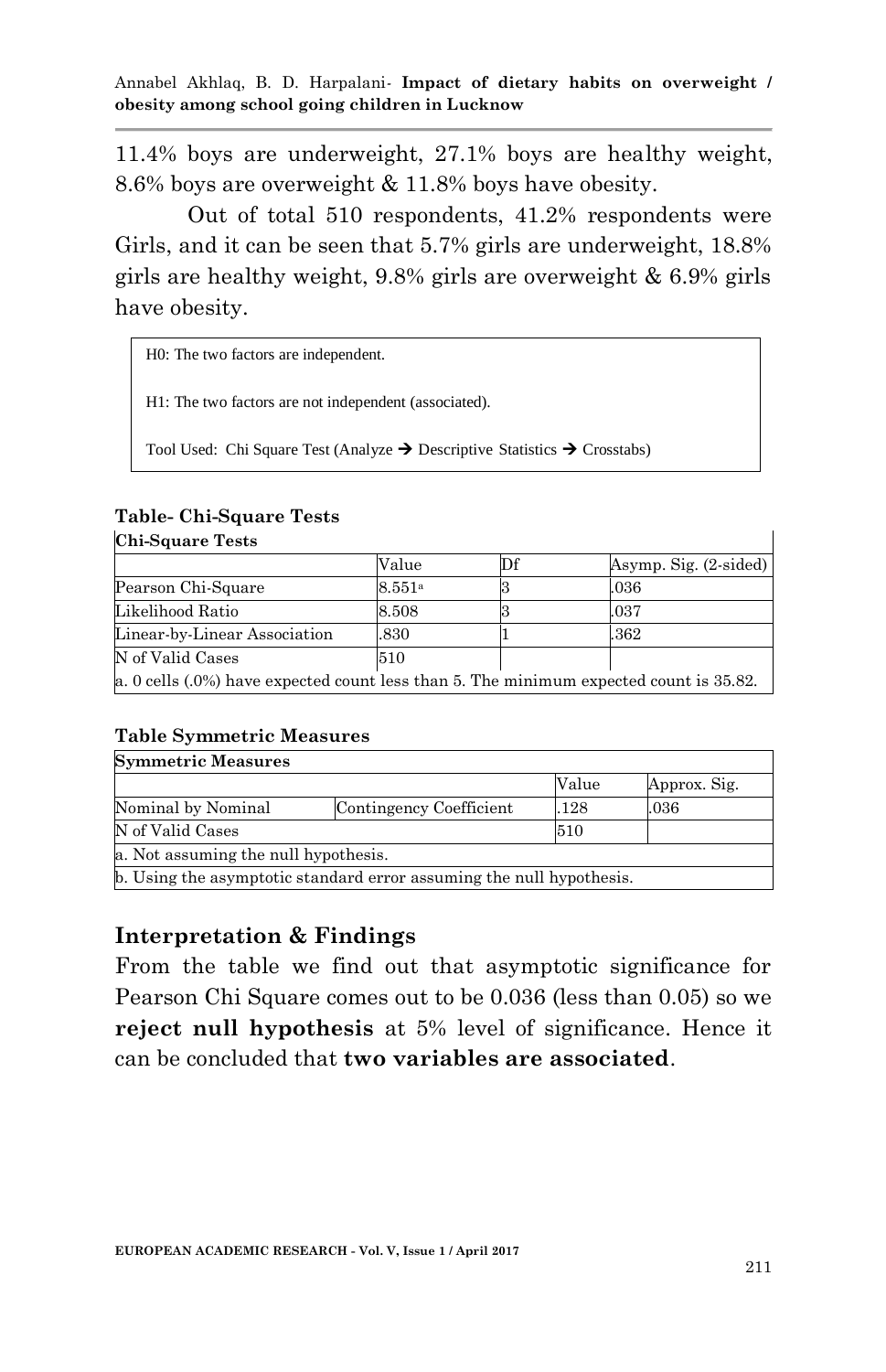

**3.3. Chi Square Analysis:** Analysis of the Association between **Nutritional Status (**Underweight, Healthy weight, Overweight & Obesity**)** and **Dietary Habits** (independent variables).

**3.3.1 Chi Square Analysis:** Analysis of the Association between **Nutritional Status (**Underweight, Healthy weight, Overweight & Obesity**)** and **Type of food-vegetarian & non vegetarian** (independent variables).

| Crosstab           |                       |            |              |                |        |
|--------------------|-----------------------|------------|--------------|----------------|--------|
|                    |                       |            | Type of food | $_{\rm Total}$ |        |
|                    |                       |            | Vegetarian   | Non            |        |
|                    |                       |            |              | vegetarian     |        |
|                    |                       | Count      | 44           | 43             | 87     |
|                    | Underweight           | % of Total | 8.6%         | 8.4%           | 17.1%  |
|                    |                       | Count      | 113          | 121            | 234    |
| Nutritional Status | Healthy weight        | % of Total | 22.2%        | 23.7%          | 45.9%  |
|                    |                       | Count      | 47           | 47             | 94     |
|                    | Overweight            | % of Total | 9.2%         | 9.2%           | 18.4%  |
|                    |                       | Count      | 54           | 41             | 95     |
|                    | Obesity<br>% of Total |            | 10.6%        | 8.0%           | 18.6%  |
| Total              |                       | Count      | 258          | 252            | 510    |
|                    |                       | % of Total | 50.6%        | 49.4%          | 100.0% |

**Table Crosstab: Type of food**

# **Interpretation & Findings**

From the above crosstab, it can be said that out of total 510 respondents, 50.6% respondents said that they are vegetarians, out of which 8.6% respondents are underweight, 22.2%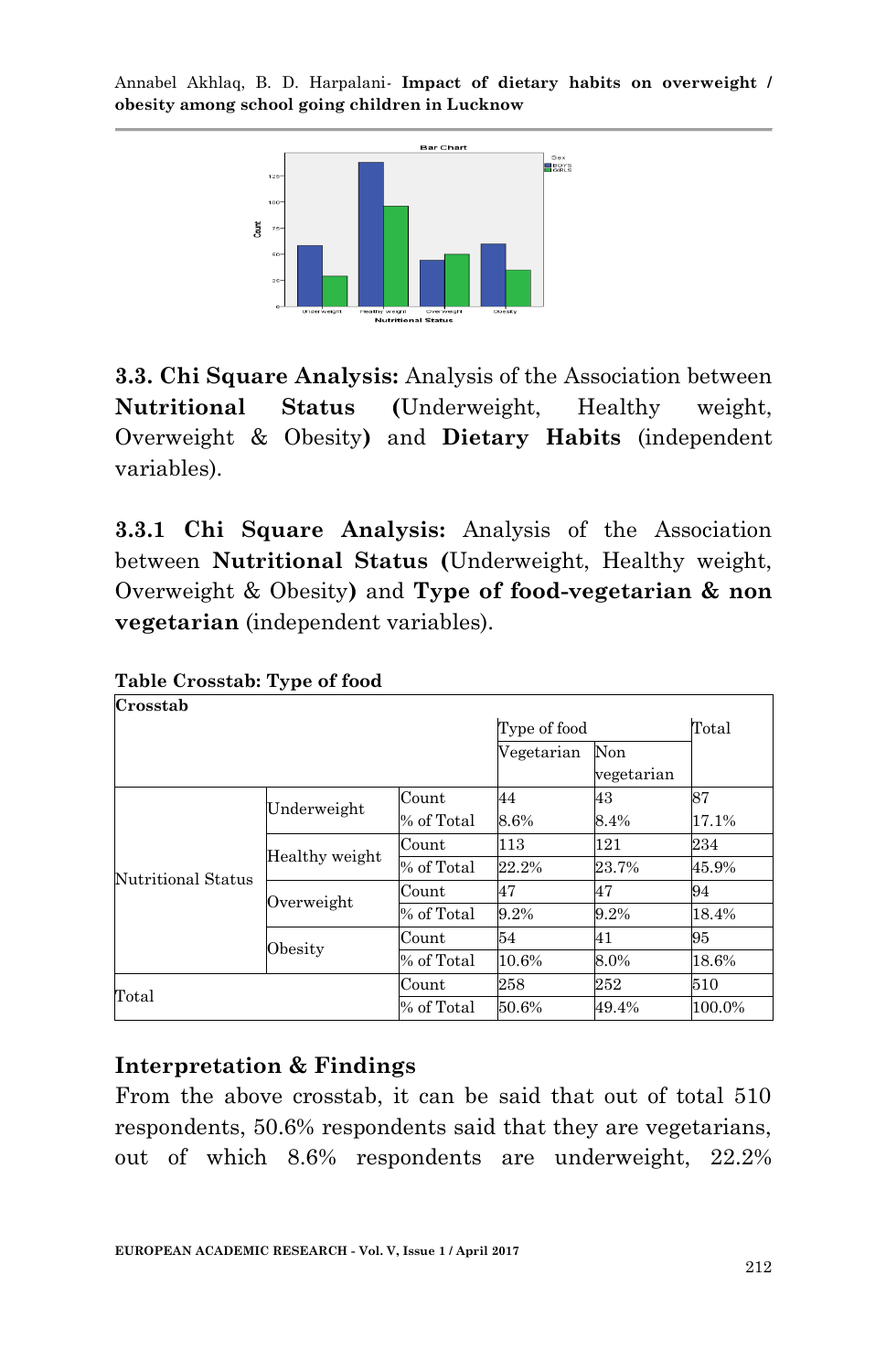respondents are healthy weight, 9.2% respondents are overweight & 10.6% respondents have obesity.

Out of total 510 respondents, 49.4% respondents said that they are non-vegetarians, out of which 8.4% respondents are underweight, 23.7% respondents are healthy weight, 9.2% respondents are overweight & 8.0% respondents have obesity.

H0: The two factors are independent.

H1: The two factors are not independent (associated).

Tool Used: Chi Square Test (Analyze  $\rightarrow$  Descriptive Statistics  $\rightarrow$  Crosstabs)

#### **Table- Chi-Square Tests**

| <b>Chi-Square Tests</b>                                                                   |                    |    |                       |  |  |  |  |
|-------------------------------------------------------------------------------------------|--------------------|----|-----------------------|--|--|--|--|
|                                                                                           | Value              | df | Asymp. Sig. (2-sided) |  |  |  |  |
| Pearson Chi-Square                                                                        | 1.994 <sup>a</sup> |    | .574                  |  |  |  |  |
| Likelihood Ratio                                                                          | 1.999              |    | .573                  |  |  |  |  |
| Linear-by-Linear Association                                                              | 1.059              |    | .303                  |  |  |  |  |
| N of Valid Cases                                                                          | 510                |    |                       |  |  |  |  |
| a. 0 cells $(.0\%)$ have expected count less than 5. The minimum expected count is 42.99. |                    |    |                       |  |  |  |  |

## **Table Symmetric Measures**

| <b>Symmetric Measures</b>                                            |                         |       |              |  |  |  |  |
|----------------------------------------------------------------------|-------------------------|-------|--------------|--|--|--|--|
|                                                                      |                         | Value | Approx. Sig. |  |  |  |  |
| Nominal by Nominal                                                   | Contingency Coefficient | .062  | .574         |  |  |  |  |
| N of Valid Cases                                                     |                         | 510   |              |  |  |  |  |
| a. Not assuming the null hypothesis.                                 |                         |       |              |  |  |  |  |
| b. Using the asymptotic standard error assuming the null hypothesis. |                         |       |              |  |  |  |  |

#### **Interpretation & Findings**

From the table we find out that asymptotic significance for Pearson Chi Square comes out to be 0.574 (more than 0.05) so we **accept null hypothesis** at 5% level of significance. Hence it can be concluded that **two variables are not associated**.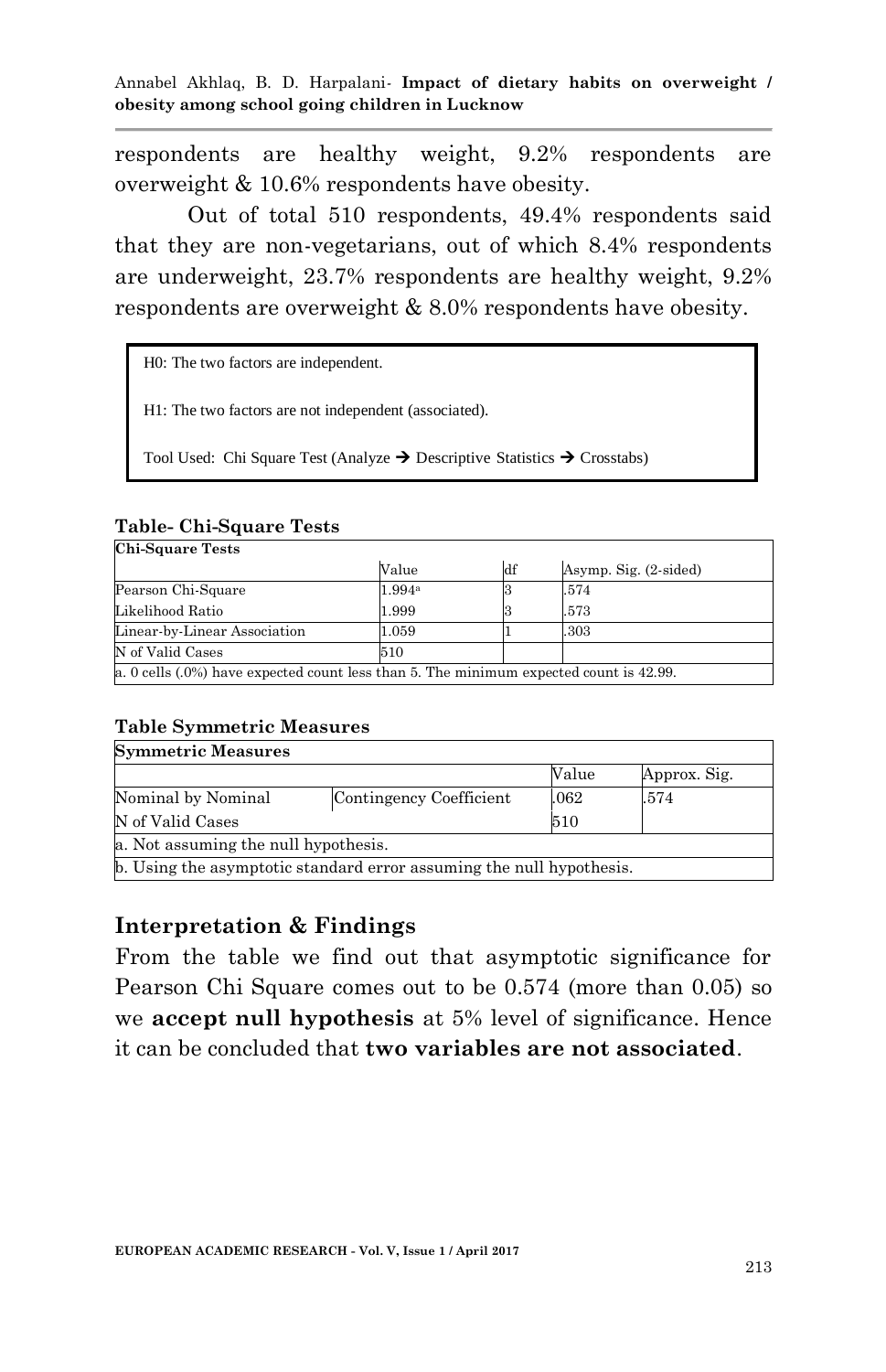

**3.3.2 Chi Square Analysis:** Analysis of the Association between **Nutritional Status (**Underweight, Healthy weight, Overweight & Obesity**)** and **Type of food-fast food** (independent variables).

| Crosstab    |                |            |       |                          |        |
|-------------|----------------|------------|-------|--------------------------|--------|
|             |                |            |       | Do you consume fast food | Total  |
|             |                |            | Yes   | No                       |        |
|             |                | Count      | 80    |                          | 87     |
|             | Underweight    | % of Total | 15.7% | 1.4%                     | 17.1%  |
|             |                | Count      | 222   | 12                       | 234    |
| Nutritional | Healthy weight | % of Total | 43.5% | 2.4%                     | 45.9%  |
| Status      |                | Count      | 88    |                          | 94     |
|             | Overweight     | % of Total | 17.3% | 1.2%                     | 18.4%  |
|             |                | Count      | 91    |                          | 95     |
|             | Obesity        | % of Total | 17.8% | 0.8%                     | 18.6%  |
| Total       |                | Count      | 481   | 29                       | 510    |
|             |                | % of Total | 94.3% | 5.7%                     | 100.0% |

**Table- Crosstab: Do you consume fast food**

## **Interpretation & Findings**

From the above crosstab, it can be said that out of total 510 respondents, 94.3% respondents said that **they consume fast food**, out of which 15.7% respondents are underweight, 43.5% respondents are healthy weight, 17.3% respondents are overweight & 17.8% respondents have obesity.

Out of total 510 respondents, only 5.7% respondents said that **they do not consume fast food**, out of which 1.4% respondents are underweight, 2.4% respondents are healthy weight, 1.2% respondents are overweight & 0.8% respondents have obesity.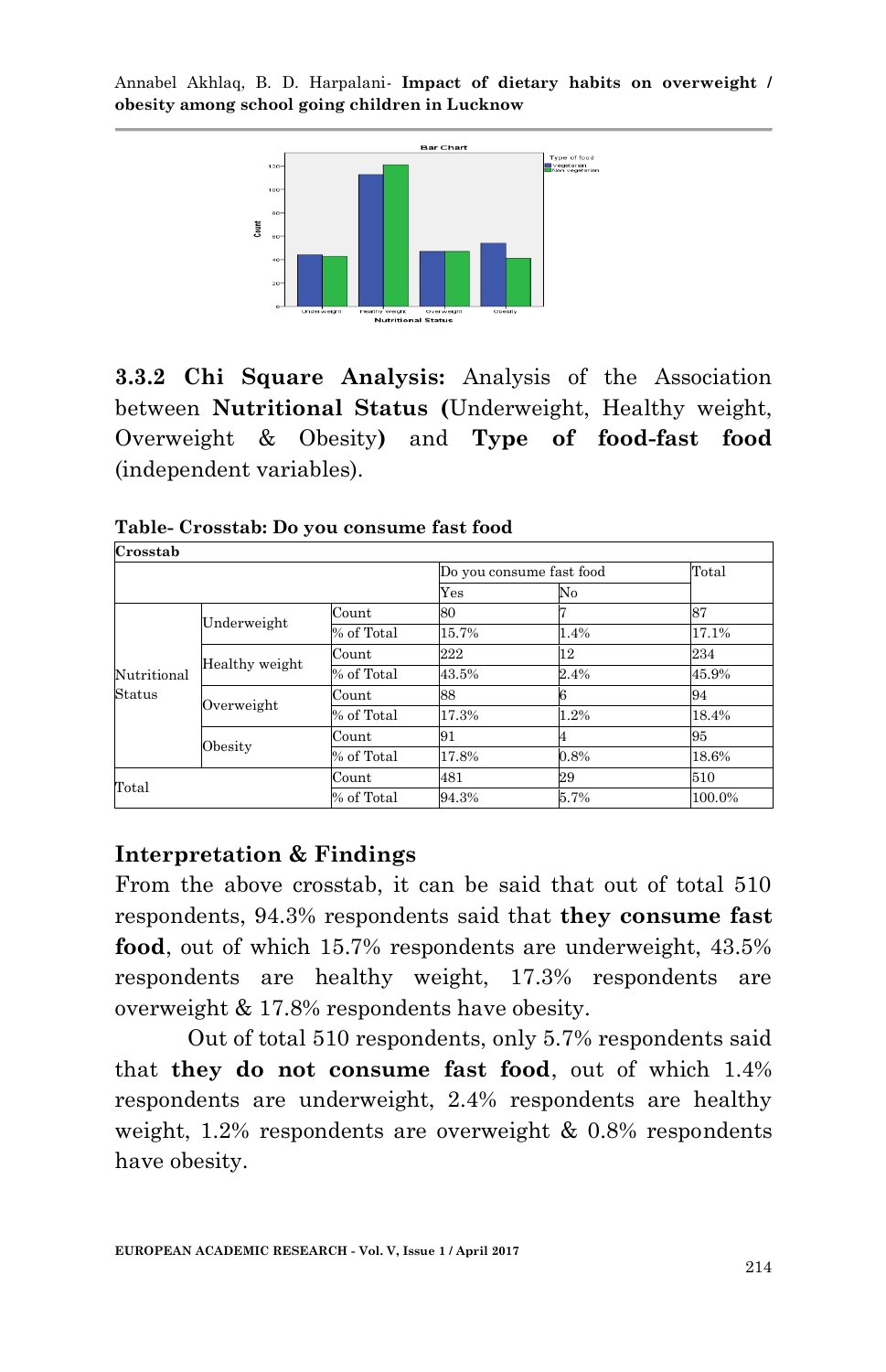H0: The two factors are independent.

H1: The two factors are not independent (associated).

Tool Used: Chi Square Test (Analyze  $\rightarrow$  Descriptive Statistics  $\rightarrow$  Crosstabs)

### **Table- Chi-Square Tests**

#### **Chi-Square Tests**

|                                                                                         | Value  | df | Asymp. Sig. (2-sided) |  |  |  |
|-----------------------------------------------------------------------------------------|--------|----|-----------------------|--|--|--|
| Pearson Chi-Square                                                                      | 1.510a |    | .680                  |  |  |  |
| Likelihood Ratio                                                                        | 1.450  |    | .694                  |  |  |  |
| Linear-by-Linear Association                                                            | .678   |    | .410                  |  |  |  |
| N of Valid Cases                                                                        | 510    |    |                       |  |  |  |
| a. 1 cells (12.5%) have expected count less than 5. The minimum expected count is 4.95. |        |    |                       |  |  |  |

#### **Table Symmetric Measures**

| <b>Symmetric Measures</b>                                            |                         |       |              |  |  |  |  |
|----------------------------------------------------------------------|-------------------------|-------|--------------|--|--|--|--|
|                                                                      |                         | Value | Approx. Sig. |  |  |  |  |
| Nominal by Nominal                                                   | Contingency Coefficient | .054  | .680         |  |  |  |  |
| N of Valid Cases                                                     |                         | 510   |              |  |  |  |  |
| a. Not assuming the null hypothesis.                                 |                         |       |              |  |  |  |  |
| b. Using the asymptotic standard error assuming the null hypothesis. |                         |       |              |  |  |  |  |

# **Interpretation & Findings**

From the table we find out that asymptotic significance for Pearson Chi Square comes out to be 0.680 (more than 0.05) so we **accept null hypothesis** at 5% level of significance. Hence it can be concluded that **two variables are not associated**.



**3.3.3 Chi Square Analysis:** Analysis of the Association between **Nutritional Status (**Underweight, Healthy weight,

٦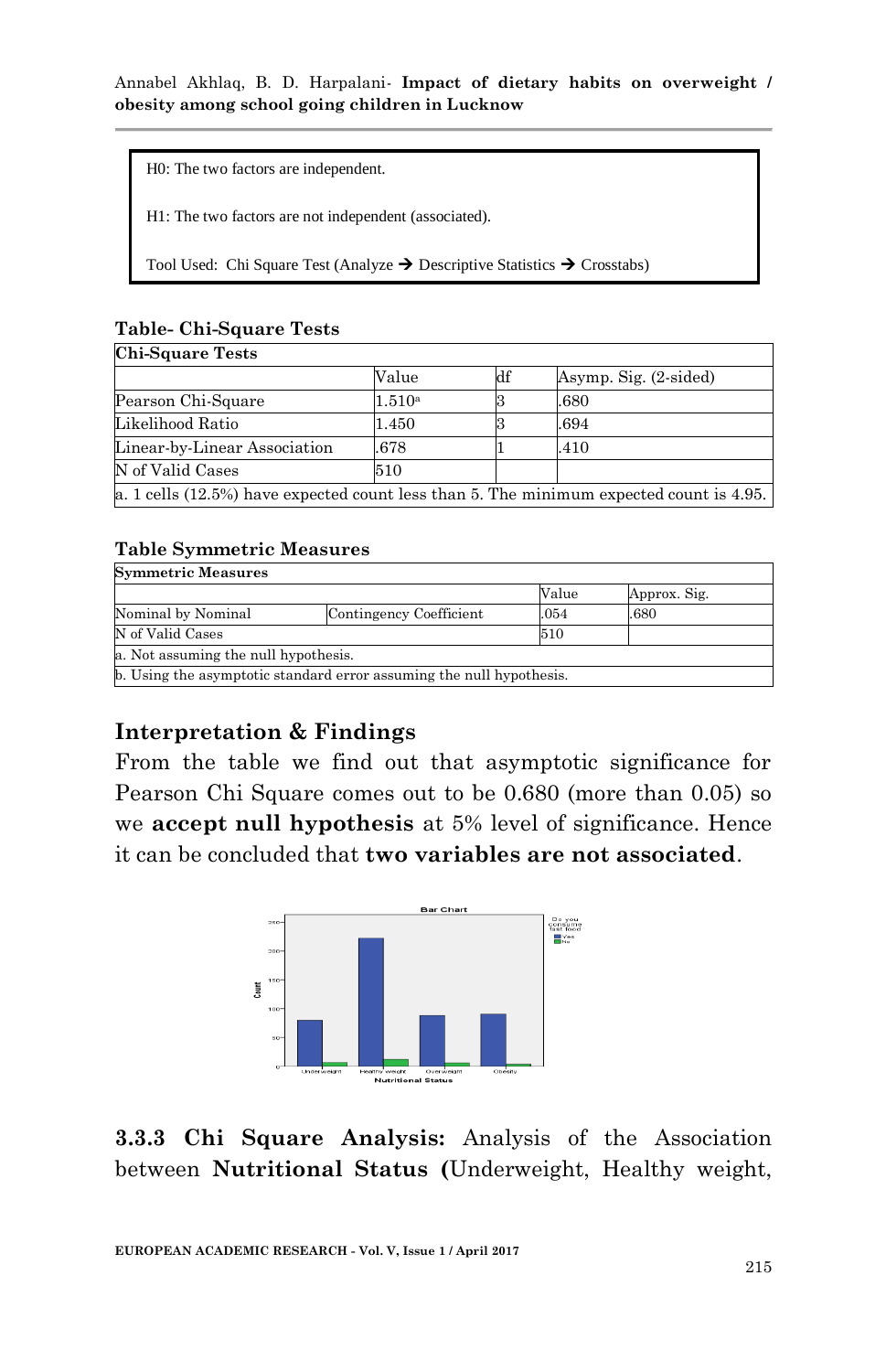Overweight & Obesity**)** and **Frequency of fast food consumption** (independent variables).

| Crosstab                           |                   |            |              |                |                                |                |                                |        |
|------------------------------------|-------------------|------------|--------------|----------------|--------------------------------|----------------|--------------------------------|--------|
| Frequency of fast food consumption |                   |            |              |                |                                |                | Total                          |        |
|                                    |                   |            | Once<br>week | aTwice<br>week | aOnce<br>Alternate days<br>day | onMost<br>week | Once<br>aevery<br>$_{\rm day}$ |        |
|                                    | Underweight       | Count      | 42           | 32             | 5                              | 5              | З                              | 87     |
|                                    |                   | % of Total | 8.2%         | 6.3%           | 1.0%                           | 1.0%           | 0.6%                           | 17.1%  |
|                                    | Healthy<br>weight | Count      | 132          | 65             | 17                             | 13             |                                | 234    |
| Nutritional                        |                   | % of Total | 25.9%        | 12.7%          | 3.3%                           | 2.5%           | 1.4%                           | 45.9%  |
| Status                             |                   | Count      | 52           | 26             | 9                              | 5              |                                | 94     |
|                                    | Overweight        | % of Total | 10.2%        | 5.1%           | 1.8%                           | 1.0%           | 0.4%                           | 18.4%  |
|                                    |                   | Count      | 53           | 29             | 6                              |                | 6                              | 95     |
|                                    | Obesity           | % of Total | 10.4%        | 5.7%           | 1.2%                           | 0.2%           | 1.2%                           | 18.6%  |
| Count<br>$_{\rm Total}$            |                   |            | 279          | 152            | 37                             | 24             | 18                             | 510    |
|                                    |                   | % of Total | 54.7%        | 29.8%          | 7.3%                           | 4.7%           | 3.5%                           | 100.0% |

**Table- Crosstab: Frequency of fast food consumption Crosstab**

## **Interpretation & Findings**

From the above crosstab, it can be said that out of total 510 respondents, **majority of 54.7%** respondents said that they consume fast food once a week, out of which 8.2% respondents are underweight, 25.9% respondents are healthy weight, 10.2% respondents are overweight & 10.4% respondents have obesity.

Out of total 510 respondents, **29.8% respondents** said that they consume fast food twice a week, out of which 6.3% respondents are underweight, 12.7% respondents are healthy weight,  $5.1\%$  respondents are overweight  $\& 5.7\%$  respondents have obesity.

Out of total 510 respondents, 7.3% respondents said that they consume fast food once on alternate day, 4.7% respondents said that they consume fast food on most days a week basis and 3.5% respondents said that they consume fast food once every day.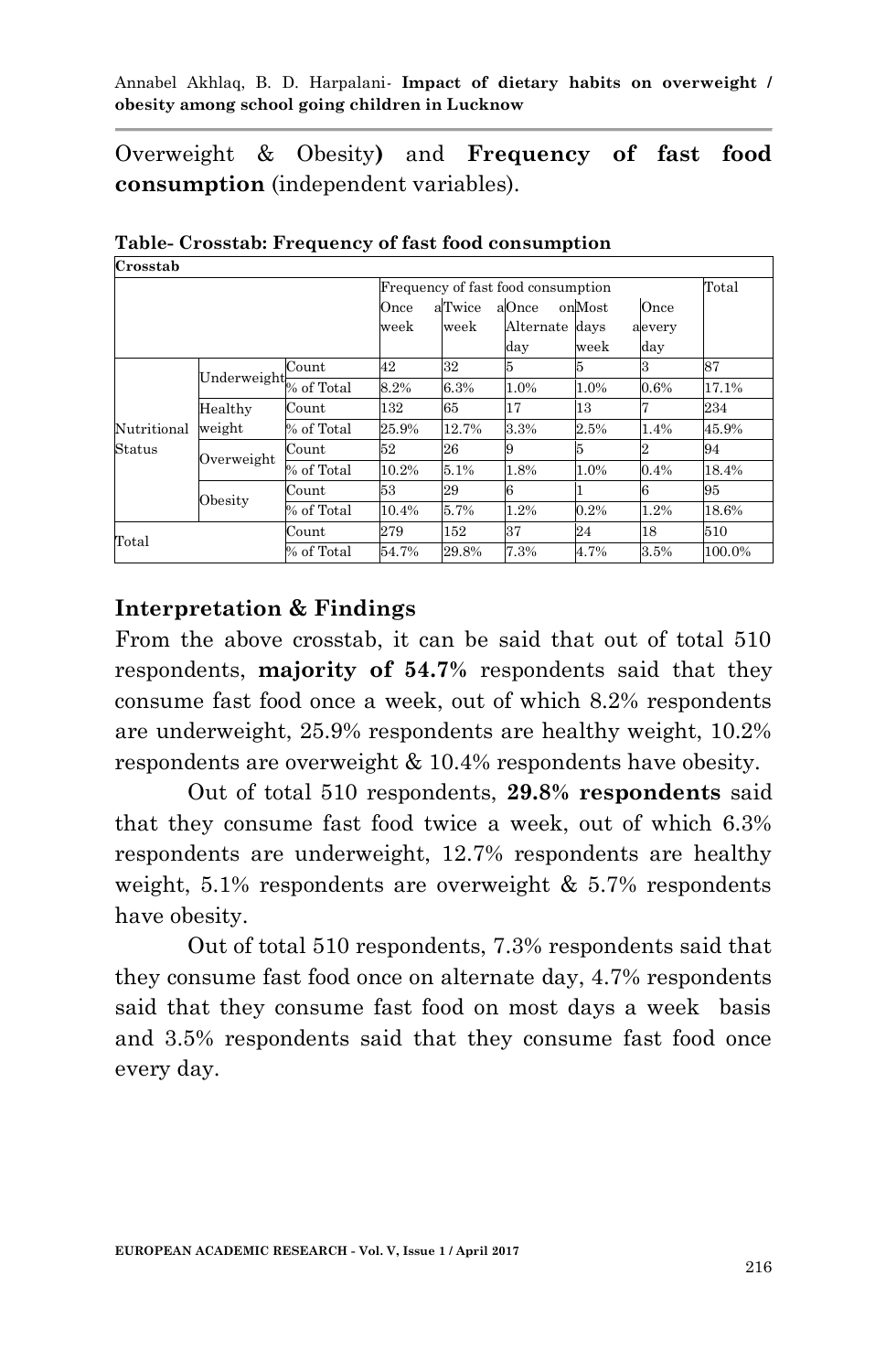H0: The two factors are independent.

H1: The two factors are not independent (associated).

Tool Used: Chi Square Test (Analyze  $\rightarrow$  Descriptive Statistics  $\rightarrow$  Crosstabs)

#### **Table- Chi-Square Tests**

| <b>Chi-Square Tests</b>                                                                 |        |    |                       |
|-----------------------------------------------------------------------------------------|--------|----|-----------------------|
|                                                                                         | Value  | df | Asymp. Sig. (2-sided) |
| Pearson Chi-Square                                                                      | 9.935a | 12 | .622                  |
| Likelihood Ratio                                                                        | 10.747 | 12 | .551                  |
| Linear-by-Linear Association                                                            | 156    |    | .693                  |
| N of Valid Cases                                                                        | 510    |    |                       |
| a. 6 cells (30.0%) have expected count less than 5. The minimum expected count is 3.07. |        |    |                       |

#### **Table Symmetric Measures**

| <b>Symmetric Measures</b>            |                                                                      |       |              |
|--------------------------------------|----------------------------------------------------------------------|-------|--------------|
|                                      |                                                                      | Value | Approx. Sig. |
| Nominal by Nominal                   | Contingency Coefficient                                              | .138  | .622         |
| N of Valid Cases                     |                                                                      | 510   |              |
| a. Not assuming the null hypothesis. |                                                                      |       |              |
|                                      | b. Using the asymptotic standard error assuming the null hypothesis. |       |              |

# **Interpretation & Findings**

From the table we find out that asymptotic significance for Pearson Chi Square comes out to be 0.622 (more than 0.05) so we **accept null hypothesis** at 5% level of significance. Hence it can be concluded that **two variables are not associated**.



**3.3.4 Chi Square Analysis:** Analysis of the Association between **Nutritional Status (**Underweight, Healthy weight, Overweight & Obesity**)** and **Frequency of eating outside per week** (independent variables).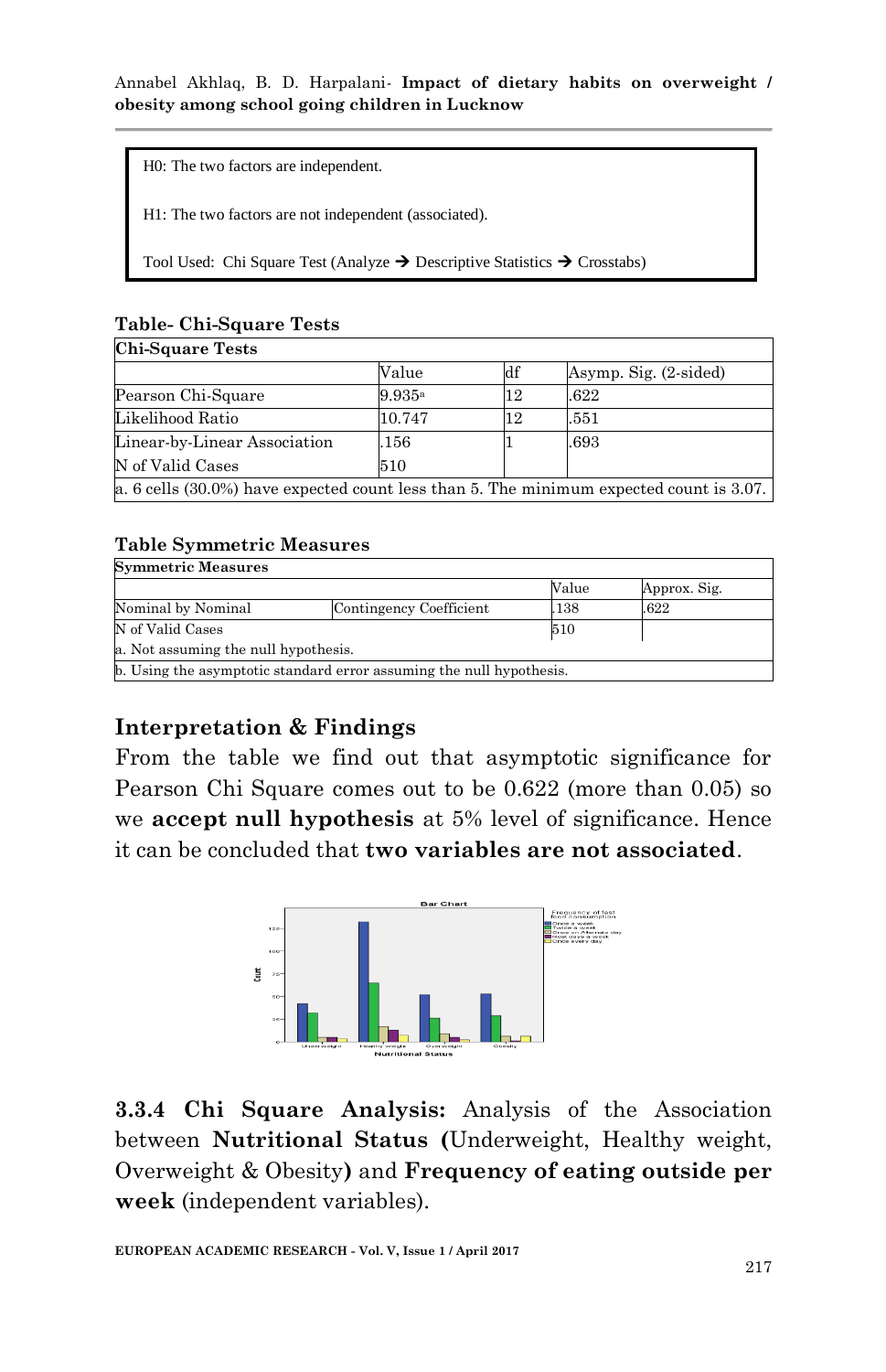| Crosstab    |                     |            |           |                                            |        |
|-------------|---------------------|------------|-----------|--------------------------------------------|--------|
|             |                     |            |           | Frequency of eating outside per week Total |        |
|             |                     |            |           | Less than 2 timesMore than 2 times         |        |
|             |                     |            | in a week | in a week                                  |        |
|             | Underweight         | Count      | 69        | 18                                         | 87     |
|             |                     | % of Total | 13.5%     | 3.5%                                       | 17.1%  |
|             | Healthy<br>weight   | Count      | 176       | 58                                         | 234    |
| Nutritional |                     | % of Total | 34.5%     | 11.4%                                      | 45.9%  |
| Status      | Overweight          | Count      | 78        | 16                                         | 94     |
|             |                     | % of Total | 15.3%     | 3.1%                                       | 18.4%  |
|             | Obesity             | Count      | 81        | 14                                         | 95     |
|             |                     | % of Total | 15.9%     | 2.7%                                       | 18.6%  |
|             | Total<br>% of Total |            | 404       | 106                                        | 510    |
|             |                     |            | 79.2%     | 20.8%                                      | 100.0% |

**Table- Crosstab: Frequency of eating outside per week**

## **Interpretation & Findings**

From the above crosstab, it can be said that out of total 510 respondents, 79.2% respondents said that they eat outside less than 2 times in a week, out of which 13.5% respondents are underweight, 34.5% respondents are healthy weight, 15.3% respondents are overweight & 15.9% respondents have obesity.

Out of total 510 respondents, 20.8% respondents said that they eat outside more than 2 times in a week, out of which 3.5% respondents are underweight, 11.4% respondents are healthy weight, 93.1% respondents are overweight & 2.7% respondents have obesity.

H0: The two factors are independent.

H1: The two factors are not independent (associated).

Tool Used: Chi Square Test (Analyze  $\rightarrow$  Descriptive Statistics  $\rightarrow$  Crosstabs)

| Table- Chi-Square Tests |  |
|-------------------------|--|
| $Ch$ ; $Couono Toote$   |  |

| <b>ULL-DUUALE LESTS</b>                                                                |        |    |                       |  |  |  |
|----------------------------------------------------------------------------------------|--------|----|-----------------------|--|--|--|
|                                                                                        | Value  | df | Asymp. Sig. (2-sided) |  |  |  |
| Pearson Chi-Square                                                                     | 7.283a |    | .295                  |  |  |  |
| Likelihood Ratio                                                                       | 7.853  |    | .249                  |  |  |  |
| Linear-by-Linear Association                                                           | 1.666  |    | .197                  |  |  |  |
| N of Valid Cases                                                                       | 510    |    |                       |  |  |  |
| a. 4 cells (33.3%) have expected count less than 5. The minimum expected count is .34. |        |    |                       |  |  |  |

٦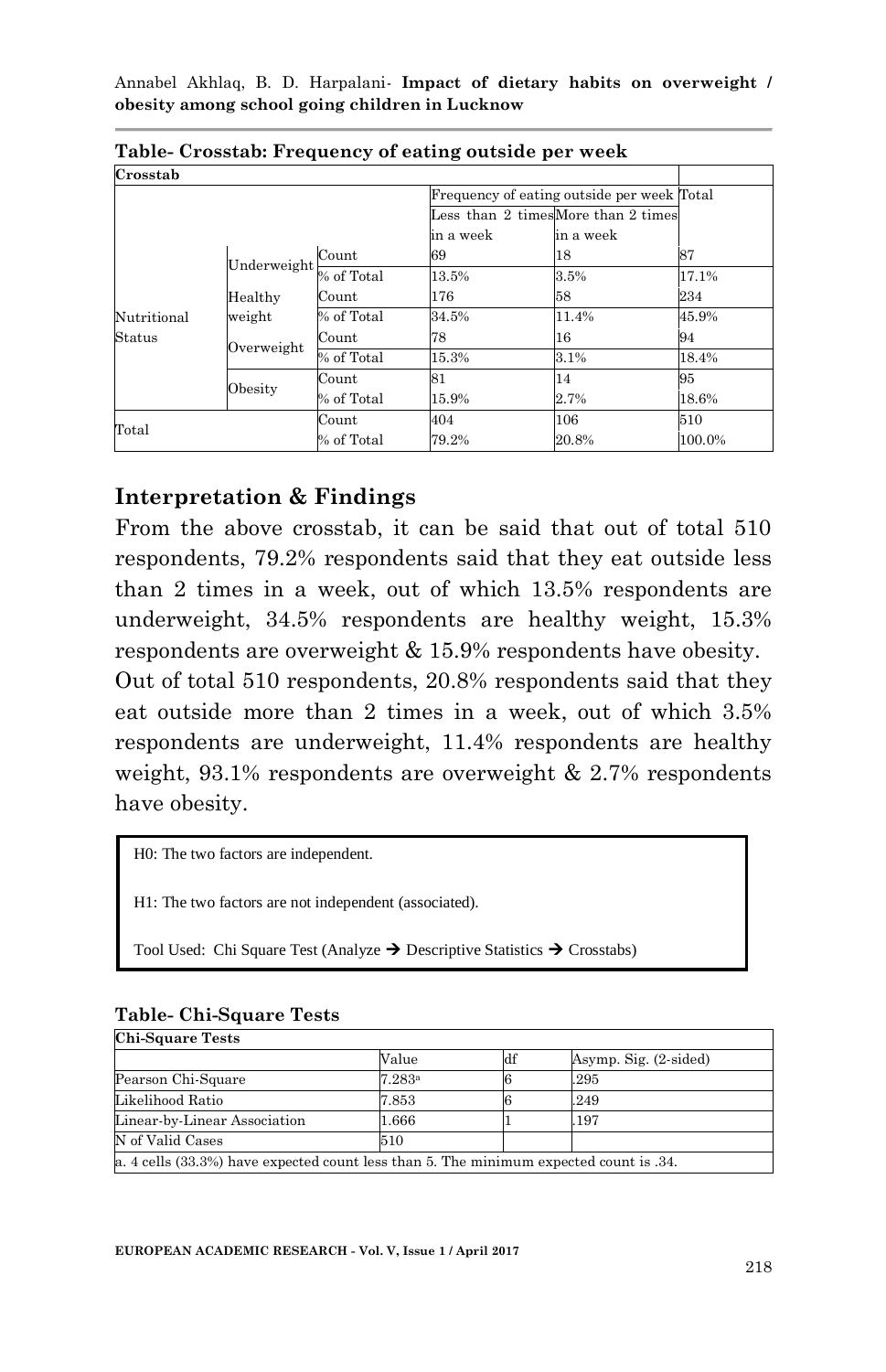| <b>Table Symmetric Measures</b>      |                                                                      |       |              |  |  |  |
|--------------------------------------|----------------------------------------------------------------------|-------|--------------|--|--|--|
| <b>Symmetric Measures</b>            |                                                                      |       |              |  |  |  |
|                                      |                                                                      | Value | Approx. Sig. |  |  |  |
| Nominal by Nominal                   | Contingency Coefficient                                              | .119  | .295         |  |  |  |
| N of Valid Cases<br>510              |                                                                      |       |              |  |  |  |
| a. Not assuming the null hypothesis. |                                                                      |       |              |  |  |  |
|                                      | b. Using the asymptotic standard error assuming the null hypothesis. |       |              |  |  |  |

## **Interpretation & Findings**

From the table we find out that asymptotic significance for Pearson Chi Square comes out to be 0.295 (more than 0.05) so we **accept null hypothesis** at 5% level of significance. Hence it can be concluded that **two variables are not associated**.



**3.3.5 Chi Square Analysis:** Analysis of the Association between **Nutritional Status (**Underweight, Healthy weight, Overweight & Obesity**)** and **How many times per week do you eat junk food** (independent variables).

**Table- Crosstab: How many times per week do you eat junk food Crosstab**

| How many times per week do you eat junk food |             |            |                |           | Total    |         |        |        |
|----------------------------------------------|-------------|------------|----------------|-----------|----------|---------|--------|--------|
|                                              |             |            | Daily          | More than | 43 times | Less    | thanNo |        |
|                                              |             |            |                | times     |          | 2 times |        |        |
|                                              | Underweight | Count      | $\overline{2}$ | 10        | 24       | 46      |        | 87     |
|                                              |             | % of Total | 0.4%           | 2.0%      | 4.7%     | 9.0%    | 1.0%   | 17.1%  |
|                                              | Healthy     | Count      | 12             | 13        | 67       | 124     | 18     | 234    |
| Nutritional                                  | weight      | % of Total | 2.4%           | 2.5%      | 13.1%    | 24.3%   | 3.5%   | 45.9%  |
| Status                                       |             | Count      |                | 6         | 24       | 57      |        | 94     |
|                                              | Overweight  | % of Total | 0.6%           | 1.2%      | 4.7%     | 11.2%   | 0.8%   | 18.4%  |
|                                              |             | Count      |                | 3         | 23       | 63      |        | 95     |
|                                              | Obesity     | % of Total | 1.0%           | 0.6%      | 4.5%     | 12.4%   | 0.2%   | 18.6%  |
| Total                                        |             | Count      | 22             | 32        | 138      | 290     | 28     | 510    |
|                                              |             | % of Total | 4.3%           | 6.3%      | 27.1%    | 56.9%   | 5.5%   | 100.0% |

٦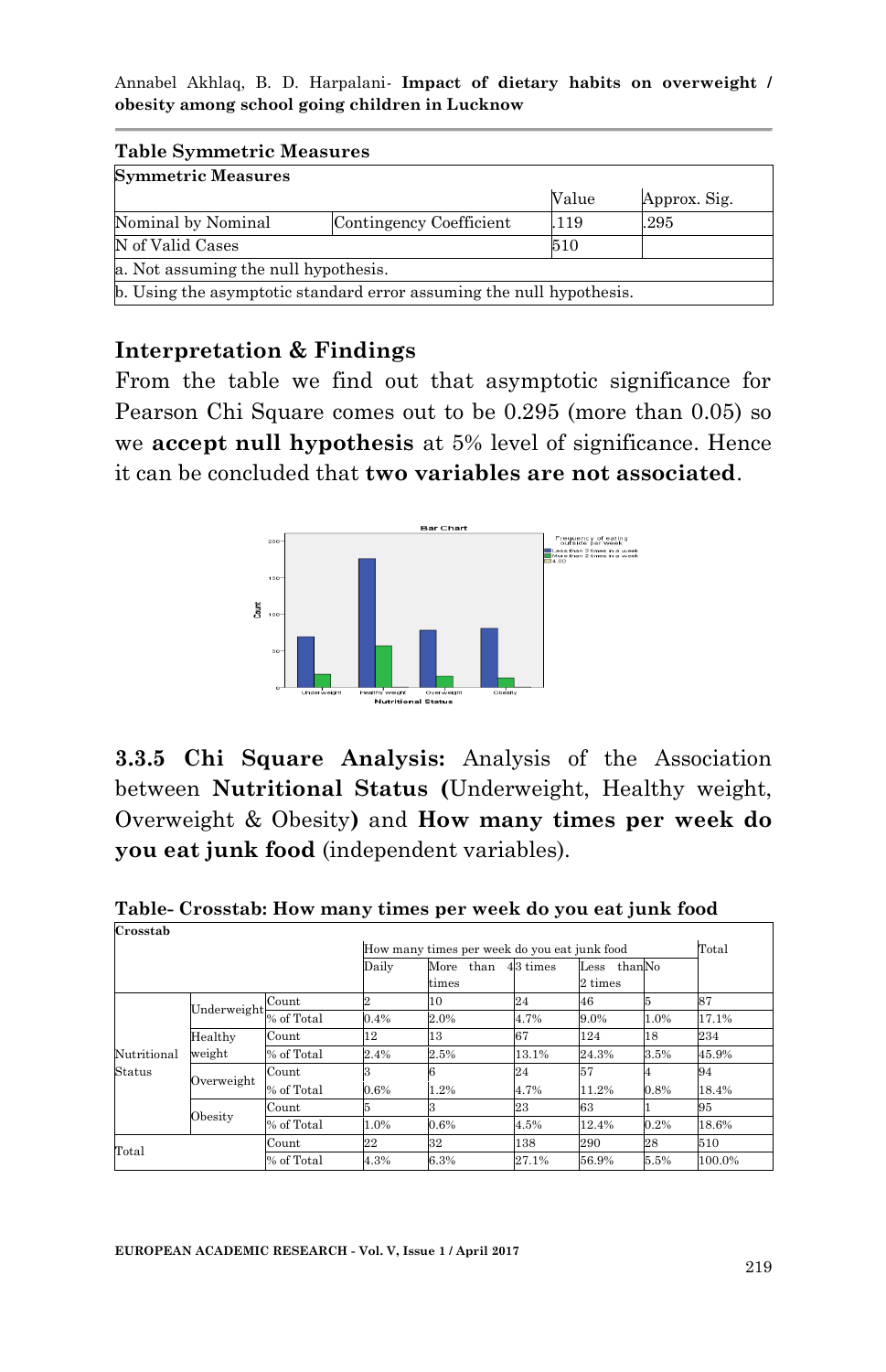#### **Interpretation & Findings**

From the above crosstab, it can be said that out of total 510 respondents, **majority of 56.9%** respondents said that they **consume junk food less than 2 times a week**, out of which 9.0% respondents are underweight, 24.3% respondents are healthy weight, 11.2% respondents are overweight & 12.4% respondents have obesity.

Out of total 510 respondents, **27.1% respondents** said that they **consume junk food 3 times a week**, out of which 4.7% respondents are underweight, 13.1% respondents are healthy weight, 4.7% respondents are overweight & 4.5% respondents have obesity.

Out of total 510 respondents, 4.3% respondents said that they consume fast food daily, 6.3% respondents said that they consume fast food more than 4 times a week and 5.5% respondents said that they do not consume fast.

H0: The two factors are independent.

H1: The two factors are not independent (associated).

Tool Used: Chi Square Test (Analyze  $\rightarrow$  Descriptive Statistics  $\rightarrow$  Crosstabs)

#### **Table- Chi-Square Tests**  $\overline{\mathbf{C}}$

| Uni-Square Tests                                                                           |                  |    |                       |  |  |  |
|--------------------------------------------------------------------------------------------|------------------|----|-----------------------|--|--|--|
|                                                                                            | Value            | df | Asymp. Sig. (2-sided) |  |  |  |
| Pearson Chi-Square                                                                         | $16.018^{\rm a}$ | 12 | .190                  |  |  |  |
| Likelihood Ratio                                                                           | 17.225           | 12 | .141                  |  |  |  |
| Linear-by-Linear Association                                                               | .317             |    | .573                  |  |  |  |
| N of Valid Cases                                                                           | 510              |    |                       |  |  |  |
| a. 4 cells $(20.0\%)$ have expected count less than 5. The minimum expected count is 3.75. |                  |    |                       |  |  |  |

#### **Table Symmetric Measures**

| <b>Symmetric Measures</b>            |                                                                      |       |              |  |  |  |  |
|--------------------------------------|----------------------------------------------------------------------|-------|--------------|--|--|--|--|
|                                      |                                                                      | Value | Approx. Sig. |  |  |  |  |
| Nominal by Nominal                   | Contingency Coefficient                                              | .175  | .190         |  |  |  |  |
| N of Valid Cases                     |                                                                      | 510   |              |  |  |  |  |
| a. Not assuming the null hypothesis. |                                                                      |       |              |  |  |  |  |
|                                      | b. Using the asymptotic standard error assuming the null hypothesis. |       |              |  |  |  |  |

ī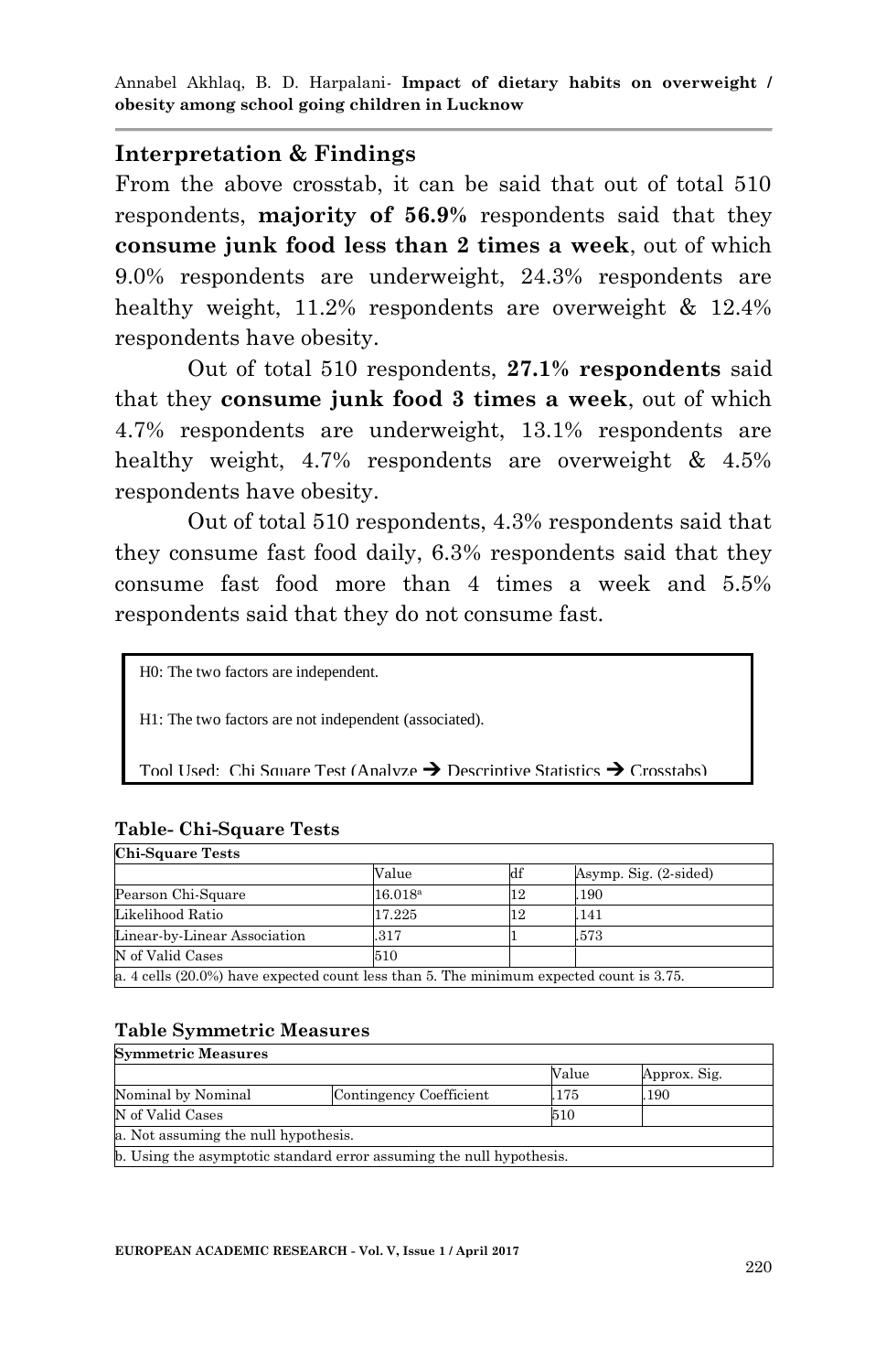## **Interpretation & Findings**

From the table we find out that asymptotic significance for Pearson Chi Square comes out to be 0.190 (more than 0.05) so we **accept null hypothesis** at 5% level of significance. Hence it can be concluded that **two variables are not associated**.



**3.3.6 Chi Square Analysis:** Analysis of the Association between **Nutritional Status (**Underweight, Healthy weight, Overweight & Obesity**)** and **Frequency of snacks outside per week** (independent variables).

| Crosstab           |                     |            |                                 |                                      |        |
|--------------------|---------------------|------------|---------------------------------|--------------------------------------|--------|
|                    |                     |            |                                 | Frequency of snacks outside perTotal |        |
|                    |                     |            | week                            |                                      |        |
|                    |                     |            | than<br>Less                    | 2More<br>than<br>3                   |        |
|                    |                     |            | times in a week times in a week |                                      |        |
|                    |                     | Count      | 65                              | 22                                   | 87     |
|                    | Underweight         | % of Total | 12.7%                           | 4.3%                                 | 17.1%  |
|                    | Healthy             | Count      | 190                             | 44                                   | 234    |
| Nutritional weight |                     | % of Total | 37.3%                           | 8.6%                                 | 45.9%  |
| Status             | Overweight          | Count      | 77                              | 17                                   | 94     |
|                    |                     | % of Total | 15.1%                           | 3.3%                                 | 18.4%  |
|                    |                     | Count      | 79                              | 16                                   | 95     |
|                    | Obesity             | % of Total | 15.5%                           | 3.1%                                 | 18.6%  |
|                    |                     | Count      | 411                             | 95                                   | 510    |
|                    | Total<br>% of Total |            | 80.6%                           | 19.4%                                | 100.0% |

**Table- Crosstab: Frequency of snacks outside per week**

## **Interpretation & Findings**

From the above crosstab, it can be said that out of total 510 respondents, **majority of 80.6%** respondents said that they consume snacks outside less than 2 times in a week, out of which 12.7% respondents are underweight, 37.3% respondents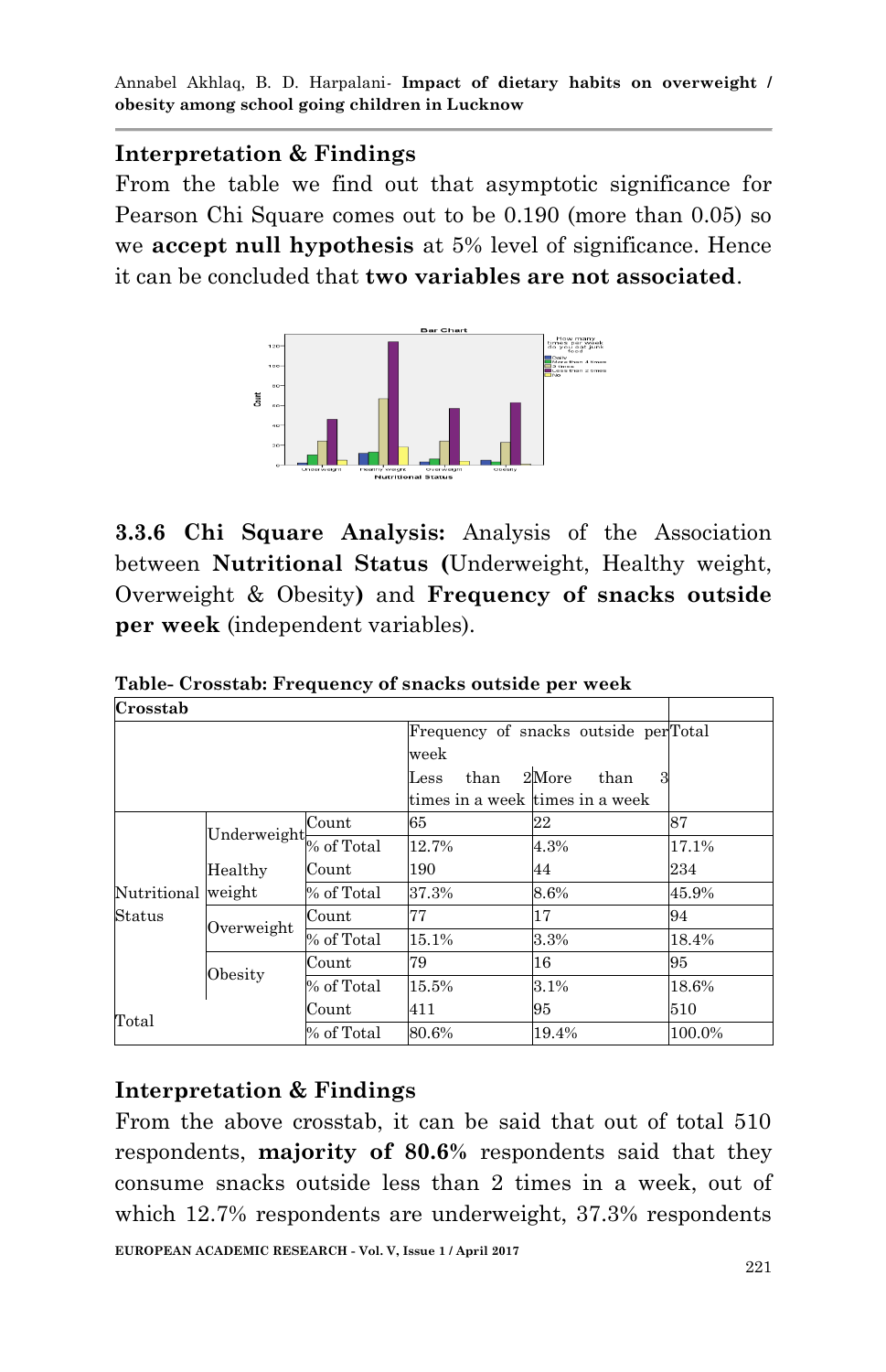are healthy weight, 15.1% respondents are overweight & 15.5% respondents have obesity.

Out of total 510 respondents, **19.4% respondents** said that they consume snacks outside more than 3 times in a week, out of which 4.3% respondents are underweight, 8.6% respondents are healthy weight, 3.3% respondents are overweight & 3.1% respondents have obesity.

| H0: The two factors are independent. |  |
|--------------------------------------|--|
|--------------------------------------|--|

H1: The two factors are not independent (associated).

Tool Used: Chi Square Test (Analyze  $\rightarrow$  Descriptive Statistics  $\rightarrow$  Crosstabs)

| <b>Chi-Square Tests</b>                                                                |        |    |                       |  |  |  |
|----------------------------------------------------------------------------------------|--------|----|-----------------------|--|--|--|
|                                                                                        | Value  | df | Asymp. Sig. (2-sided) |  |  |  |
| Pearson Chi-Square                                                                     | 8.634ª |    | .472                  |  |  |  |
| Likelihood Ratio                                                                       | 9.443  |    | .397                  |  |  |  |
| Linear-by-Linear Association                                                           | .326   |    | .568                  |  |  |  |
| N of Valid Cases                                                                       | 510    |    |                       |  |  |  |
| a. 8 cells (50.0%) have expected count less than 5. The minimum expected count is .34. |        |    |                       |  |  |  |

#### **Table- Chi-Square Tests**

#### **Table Symmetric Measures**

|                                      | Value | Approx. Sig.                                                         |
|--------------------------------------|-------|----------------------------------------------------------------------|
| Contingency Coefficient              | .129  | .472                                                                 |
|                                      | 510   |                                                                      |
| a. Not assuming the null hypothesis. |       |                                                                      |
|                                      |       |                                                                      |
|                                      |       | b. Using the asymptotic standard error assuming the null hypothesis. |

## **Interpretation & Findings**

From the table we find out that asymptotic significance for Pearson Chi Square comes out to be 0.472 (more than 0.05) so we **accept null hypothesis** at 5% level of significance. Hence it can be concluded that **two variables are not associated**.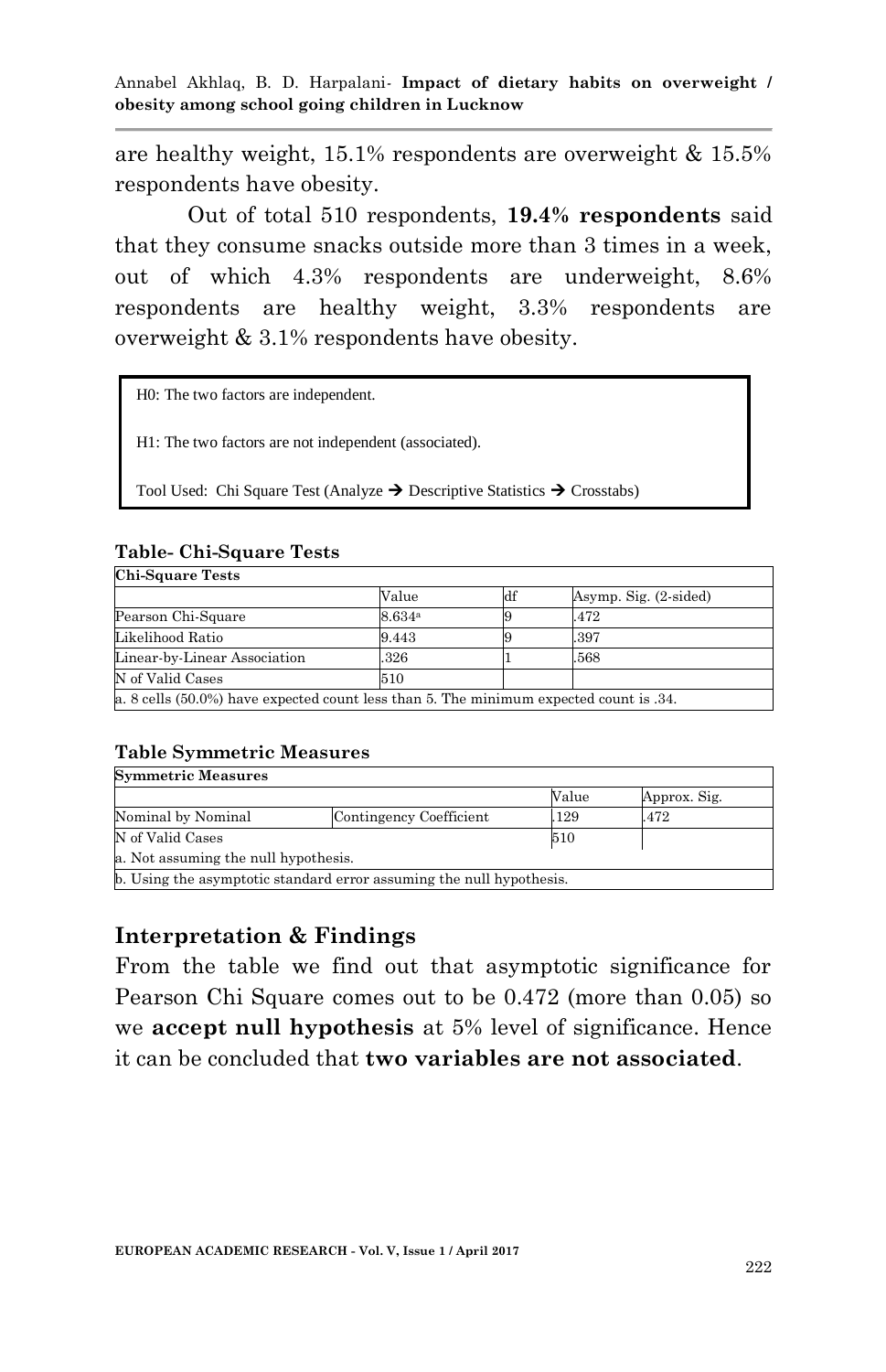

**3.3.7 Chi Square Analysis:** Analysis of the Association between **Nutritional Status (**Underweight, Healthy weight, Overweight & Obesity**)** and **How often per week do you take fruits or juice** (independent variables).

**Table- Crosstab: How often per week do you take fruits or juice**

| Crosstab          |             |            |                                                |               |       |         |      |        |
|-------------------|-------------|------------|------------------------------------------------|---------------|-------|---------|------|--------|
|                   |             |            | How often per week do you take fruits or juice |               | Total |         |      |        |
|                   |             |            | 3 times<br>thanNo<br>Daily<br>More<br>Less     |               |       |         |      |        |
|                   |             |            |                                                | than<br>times |       | 2 times |      |        |
|                   | Underweight | Count      | 40                                             |               | 18    | 20      | 3    | 87     |
|                   |             | % of Total | 7.8%                                           | $1.2\%$       | 3.5%  | 3.9%    | 0.6% | 17.1%  |
|                   | Healthy     | Count      | 108                                            | 19            | 46    | 57      | 4    | 234    |
| Nutritionalweight |             | % of Total | 21.2%                                          | 3.7%          | 9.0%  | 11.2%   | 0.8% | 45.9%  |
| Status            |             | Count      | 39                                             | 13            | 16    | 20      |      | 94     |
|                   | Overweight  | % of Total | 7.6%                                           | 2.5%          | 3.1%  | 3.9%    | 1.2% | 18.4%  |
|                   |             | Count      | 38                                             |               | 16    | 29      | 4    | 95     |
|                   | Obesity     | % of Total | 7.5%                                           | 1.6%          | 3.1%  | 5.7%    | 0.8% | 18.6%  |
| Total             |             | Count      | 225                                            | 46            | 96    | 126     | 17   | 510    |
|                   |             | % of Total | 44.1%                                          | 9.0%          | 18.8% | 24.7%   | 3.3% | 100.0% |

#### **Interpretation & Findings**

From the above crosstab, it can be said that out of total 510 respondents, **majority of 44.1%** respondents said that they **take fruits or juice daily**, out of which 7.8% respondents are majority in underweight category, 21.2% respondents are majority in healthy weight category, 7.6% respondents are majority in overweight category  $\&$  7.5% respondents are majority in obesity category.

Out of total 510 respondents, **24.7% respondents** said that they **take fruits or juice less than 2 times a week**, out of which 3.9% respondents are underweight, 11.2% respondents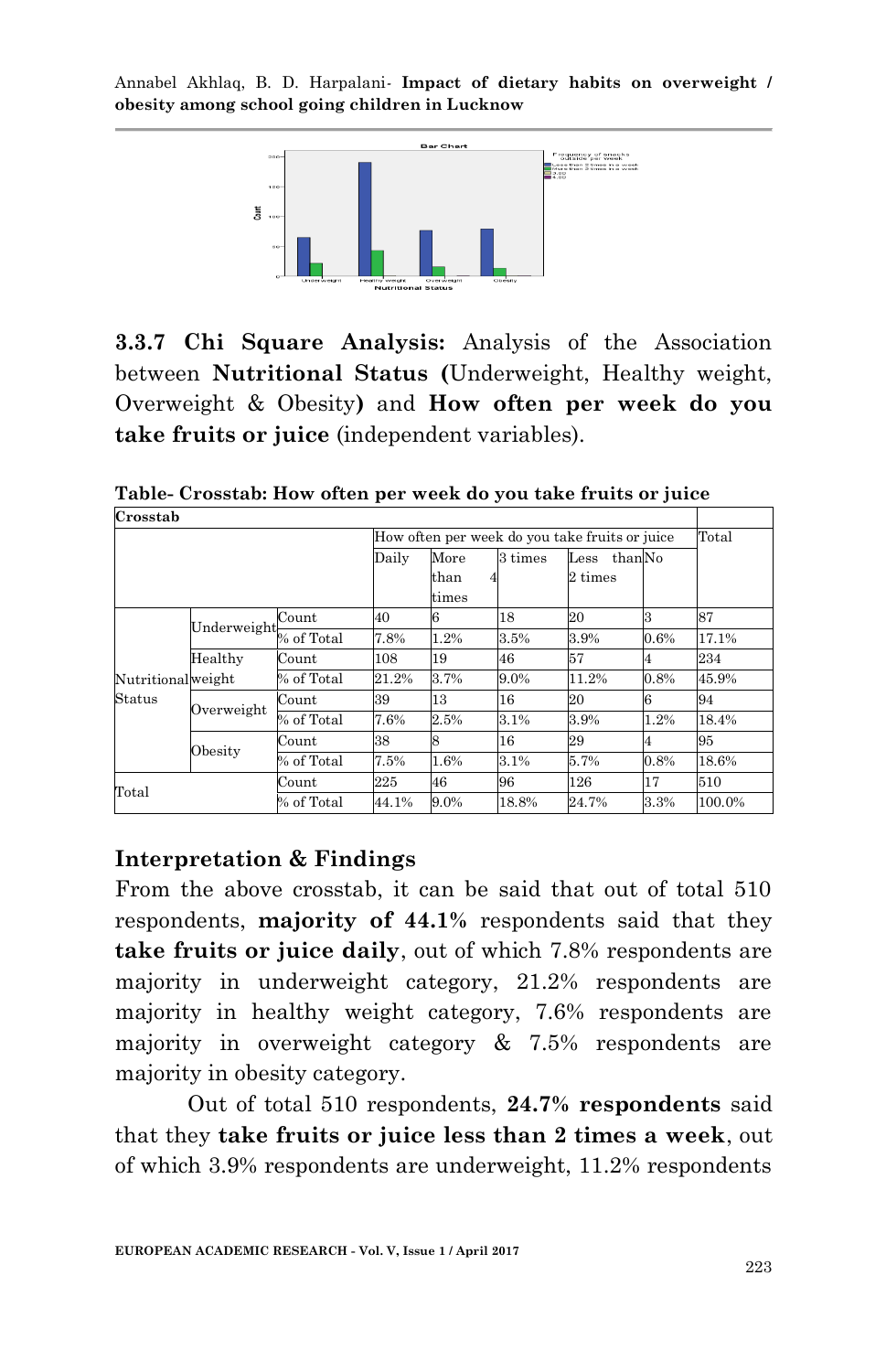are healthy weight, 3.9% respondents are overweight & 5.7% respondents have obesity.

Out of total 510 respondents, 9.0% respondents said that they **take fruits or juice more than 4 times in a week**, 18.8% respondents said that they **take fruits or juice 3 times in a week** and 3.3% respondents said that they do not **take fruits or juice**.

| H0: The two factors are independent.                                                              |
|---------------------------------------------------------------------------------------------------|
| H1: The two factors are not independent (associated).                                             |
| Tool Used: Chi Square Test (Analyze $\rightarrow$ Descriptive Statistics $\rightarrow$ Crosstabs) |

#### **Table- Chi-Square Tests Chi-Square Tests**

| <b>Chi-Square Tests</b>      |                                                                                        |                  |                       |  |  |  |  |  |
|------------------------------|----------------------------------------------------------------------------------------|------------------|-----------------------|--|--|--|--|--|
|                              | Value                                                                                  | $_{\mathrm{df}}$ | Asymp. Sig. (2-sided) |  |  |  |  |  |
| Pearson Chi-Square           | 12.870a                                                                                | 15               | .612                  |  |  |  |  |  |
| Likelihood Ratio             | 12.959                                                                                 | 15               | .605                  |  |  |  |  |  |
| Linear-by-Linear Association | 1.716                                                                                  |                  | .190                  |  |  |  |  |  |
| N of Valid Cases             | 510                                                                                    |                  |                       |  |  |  |  |  |
|                              | a. 7 cells (29.2%) have expected count less than 5. The minimum expected count is .34. |                  |                       |  |  |  |  |  |

#### **Table Symmetric Measures**

| <b>Symmetric Measures</b>                                            |                         |       |              |  |  |  |  |
|----------------------------------------------------------------------|-------------------------|-------|--------------|--|--|--|--|
|                                                                      |                         | Value | Approx. Sig. |  |  |  |  |
| Nominal by Nominal                                                   | Contingency Coefficient | .157  | .612         |  |  |  |  |
| N of Valid Cases                                                     |                         | 510   |              |  |  |  |  |
| a. Not assuming the null hypothesis.                                 |                         |       |              |  |  |  |  |
| b. Using the asymptotic standard error assuming the null hypothesis. |                         |       |              |  |  |  |  |

## **Interpretation & Findings**

From the table we find out that asymptotic significance for Pearson Chi Square comes out to be 0.612 (more than 0.05) so we **accept null hypothesis** at 5% level of significance. Hence it can be concluded that **two variables are not associated**.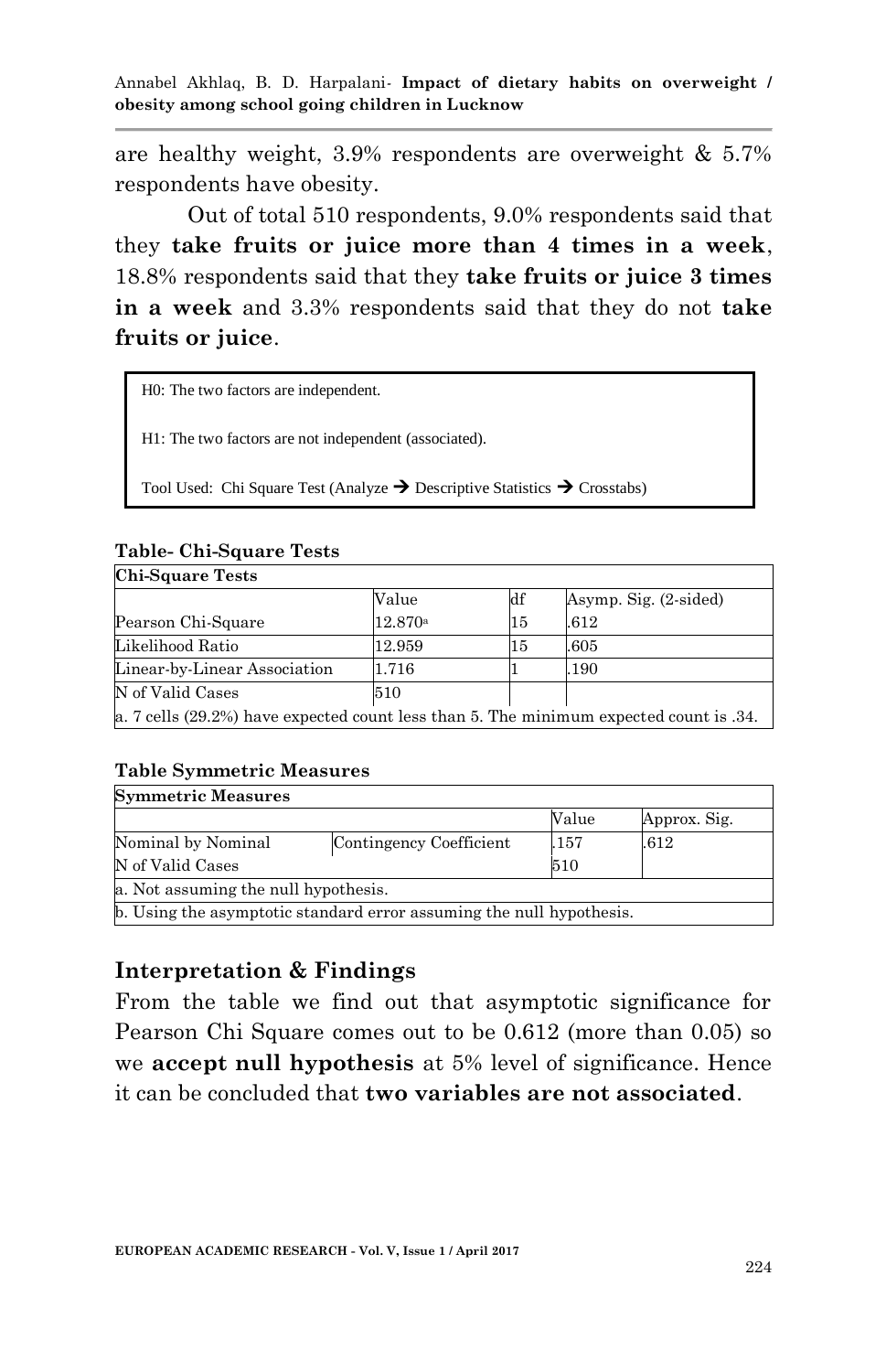

**3.3.8 Chi Square Analysis:** Analysis of the Association between **Nutritional Status (**Underweight, Healthy weight, Overweight & Obesity**)** and **How often per week do you take Aerated drinks** (independent variables).

| Crosstab          |             |            |                                                       |         |       |                   |       |        |  |
|-------------------|-------------|------------|-------------------------------------------------------|---------|-------|-------------------|-------|--------|--|
|                   |             |            | How often per week do you take AeratedTotal<br>drinks |         |       |                   |       |        |  |
|                   |             |            | More than <sup>3</sup> times<br>Daily<br>Less thanNo  |         |       |                   |       |        |  |
|                   |             |            |                                                       | 4 times |       | $2 \;{\rm times}$ |       |        |  |
|                   | Underweight | Count      | 5                                                     |         | 21    | 37                | 19    | 87     |  |
|                   |             | % of Total | 1.0%                                                  | 1.0%    | 4.1%  | 7.3%              | 3.7%  | 17.1%  |  |
|                   | Healthy     | Count      |                                                       | 14      | 51    | 109               | 53    | 234    |  |
| Nutritionalweight |             | % of Total | 1.4%                                                  | 2.7%    | 10.0% | 21.4%             | 10.4% | 45.9%  |  |
| <b>Status</b>     | Overweight  | Count      | з                                                     |         | 25    | 40                | 21    | 94     |  |
|                   |             | % of Total | 0.6%                                                  | 1.0%    | 4.9%  | 7.8%              | 4.1%  | 18.4%  |  |
|                   |             | Count      |                                                       |         | 18    | 53                | 15    | 95     |  |
|                   | Obesity     | % of Total | 0.8%                                                  | 1.0%    | 3.5%  | 10.4%             | 2.9%  | 18.6%  |  |
| $_{\rm Total}$    |             | Count      | 19                                                    | 29      | 115   | 239               | 108   | 510    |  |
|                   |             | % of Total | 3.7%                                                  | 5.7%    | 22.5% | 46.9%             | 21.2% | 100.0% |  |

**Table- Crosstab: How often per week do you take Aerated drinks**

## **Interpretation & Findings**

From the above crosstab, it can be said that out of total 510 respondents, **majority of 46.9%** respondents said that they **take Aerated drinks less than 2 times in a week**, out of which 7.3% respondents are majority in underweight category, 21.4% respondents are majority in healthy weight category, 7.8% respondents are majority in overweight category & **10.4% respondents are majority in obesity category**.

Out of total 510 respondents, **22.5% respondents** said that they **take Aerated drinks 3 times in a week**, out of which 4.1% respondents are underweight, 10.0% respondents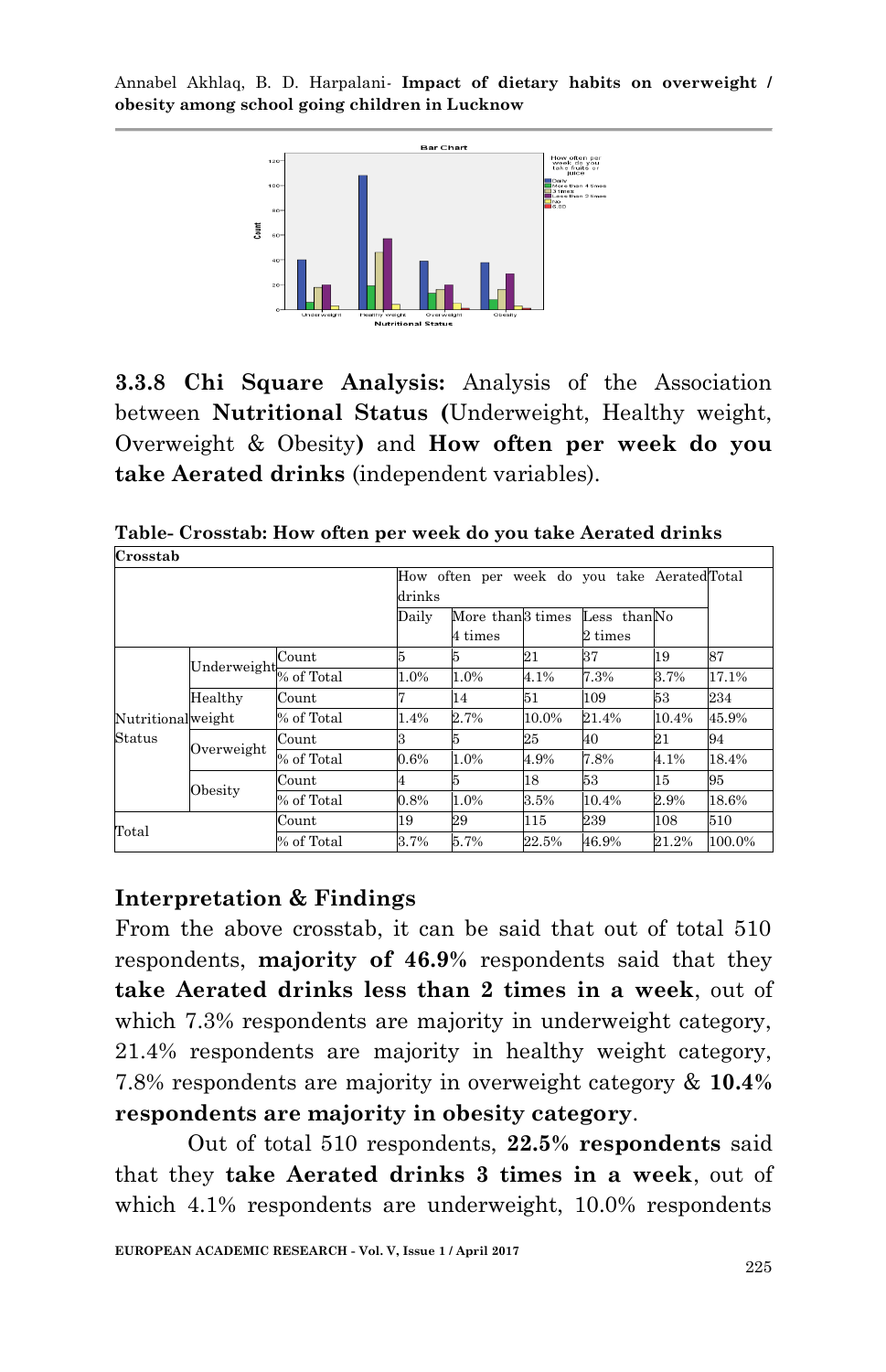are healthy weight, 4.9% respondents are overweight & 3.5% respondents have obesity.

Out of total 510 respondents, 21.2% respondents said that they **do not take Aerated drinks and majority is from healthy weight category.**

Out of total 510 respondents, 3.7% respondents said that they take Aerated drinks daily and 5.7% respondents said that they take Aerated drinks more than 4 times in a week.

H0: The two factors are independent.

H1: The two factors are not independent (associated).

Tool Used: Chi Square Test (Analyze  $\rightarrow$  Descriptive Statistics  $\rightarrow$  Crosstabs)

#### **Table- Chi-Square Tests**

| <b>Chi-Square Tests</b>                                                                    |                      |    |                       |  |  |  |  |
|--------------------------------------------------------------------------------------------|----------------------|----|-----------------------|--|--|--|--|
|                                                                                            | Value                | Df | Asymp. Sig. (2-sided) |  |  |  |  |
| Pearson Chi-Square                                                                         | $6.860$ <sup>a</sup> | 12 | .867                  |  |  |  |  |
| Likelihood Ratio                                                                           | 6.792                | 12 | .871                  |  |  |  |  |
| Linear-by-Linear Association                                                               | .003                 |    | .958                  |  |  |  |  |
| N of Valid Cases                                                                           | 510                  |    |                       |  |  |  |  |
| a. 4 cells $(20.0\%)$ have expected count less than 5. The minimum expected count is 3.24. |                      |    |                       |  |  |  |  |

#### **Table Symmetric Measures**

| <b>Symmetric Measures</b>            |                                                                      |       |              |  |  |  |  |
|--------------------------------------|----------------------------------------------------------------------|-------|--------------|--|--|--|--|
|                                      |                                                                      | Value | Approx. Sig. |  |  |  |  |
| Nominal by Nominal                   | Contingency Coefficient                                              | .115  | .867         |  |  |  |  |
| N of Valid Cases                     |                                                                      | 510   |              |  |  |  |  |
| a. Not assuming the null hypothesis. |                                                                      |       |              |  |  |  |  |
|                                      | b. Using the asymptotic standard error assuming the null hypothesis. |       |              |  |  |  |  |

#### **Interpretation & Findings**

From the table we find out that asymptotic significance for Pearson Chi Square comes out to be 0.867 (more than 0.05) so we **accept null hypothesis** at 5% level of significance. Hence it can be concluded that **two variables are not associated**.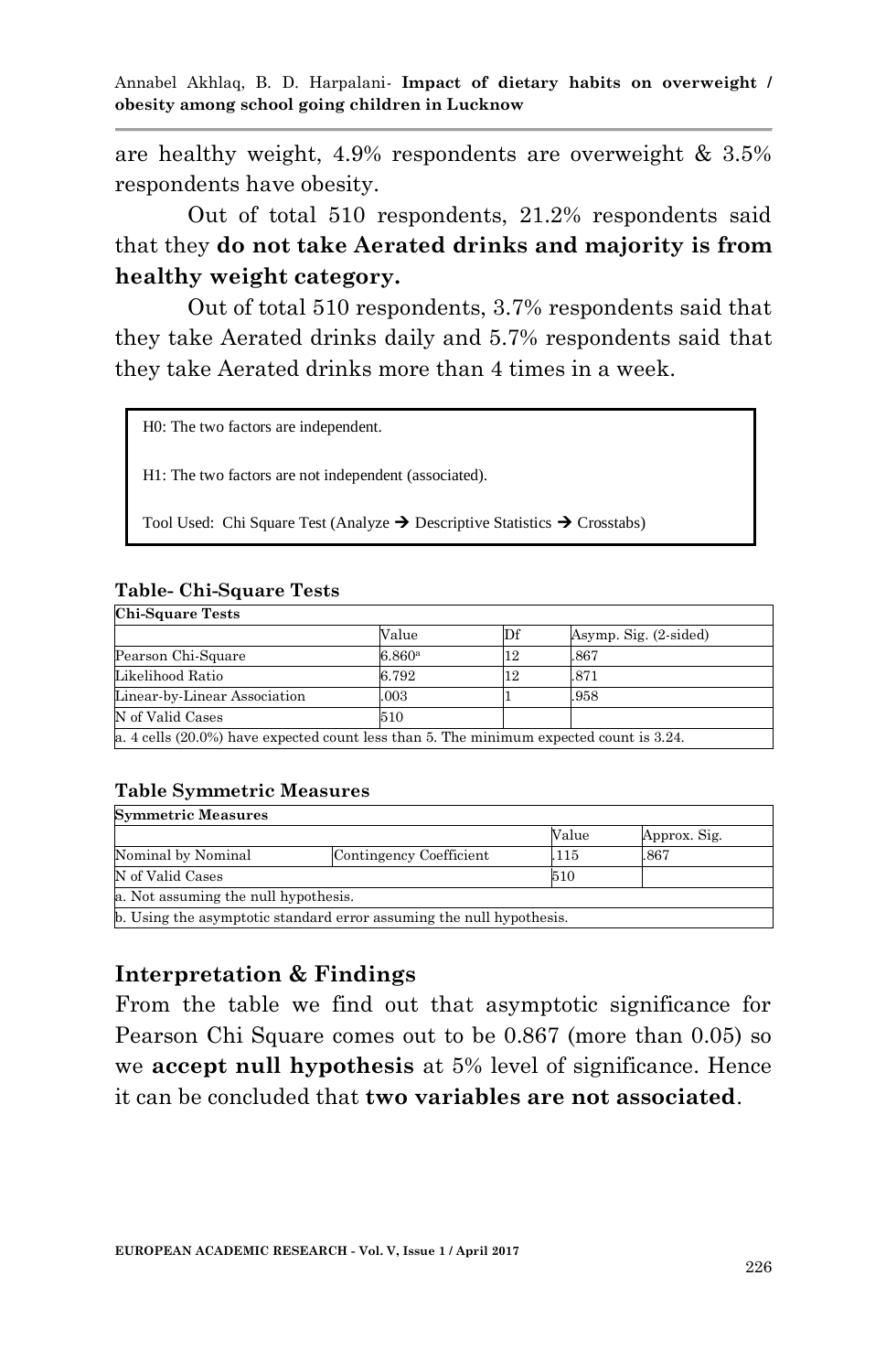Hence, it can be said that our **all the 8 Null Hypotheses** were **accepted** and **all the 8 Alternate Hypotheses-2** was **rejectedted,** thus our **Research Objective-1** was **fulfilled.**

# **3.4 Analysis: T-Test: Difference between the Dietary Habits of Boys & Girls**

The Independent T Test compares the means of two variables. It computes the difference between the two variables for each case, and tests to see if the average difference is significantly different from zero.

Following is sample output of a T test. Researcher compared the mean test scores of **the factors of Dietary Habits of Boys and Girls** in order to see whether there is any significant difference between the dietary habits of boys and girls or not. ٦

#### **Group Statistics**

|                                  | Sex          | N   | Mean   | Std. Deviation | Std. Error Mean |
|----------------------------------|--------------|-----|--------|----------------|-----------------|
| Type of food                     | BOYS         | 300 | 1.5133 | 50066          | .02891          |
|                                  | GIRLS        | 210 | 1.4667 | 50008          | .03451          |
| Do you consume fast food         | <b>BOYS</b>  | 300 | 1.0600 | .23788         | .01373          |
|                                  | GIRLS        | 210 | 1.0524 | .22333         | .01541          |
| Frequency of<br>fast             | foodBOYS     | 300 | 1.7700 | 1.02008        | .05889          |
| consumption                      | GIRLS        | 210 | 1.6619 | 1.03294        | .07128          |
| Frequency of eating outside BOYS |              | 300 | 1.2600 | 48288          | .02788          |
| per week                         | <b>GIRLS</b> | 210 | 1.1524 | .36025         | .02486          |
| How many times per weekBOYS      |              | 300 | 3.5367 | 81087          | .04682          |
| do you eat junk food             | <b>GIRLS</b> | 210 | 3.5190 | .93426         | .06447          |
| Frequency of snacks outside BOYS |              | 300 | 1.2100 | 46182          | .02666          |
| per week                         | <b>GIRLS</b> | 210 | 1.2000 | 41272          | .02848          |
| How often per week do youBOYS    |              | 300 | 2.5833 | 1.34004        | .07737          |
| take fruits or juice             | GIRLS        | 210 | 2.0048 | 1.29960        | .08968          |

#### **Independent Samples Test**

|              |                                      | <b>Levene's</b> |      |           |                   | <b>Testt-test for Equality of Means</b> |                                     |                          |                   |        |
|--------------|--------------------------------------|-----------------|------|-----------|-------------------|-----------------------------------------|-------------------------------------|--------------------------|-------------------|--------|
|              | for Equality of                      |                 |      |           |                   |                                         |                                     |                          |                   |        |
|              |                                      | Variances       |      |           |                   |                                         |                                     |                          |                   |        |
|              |                                      |                 | Sig. | lt        | df                | Sig. (2-Mean                            |                                     | Std. Error95% Confidence |                   |        |
|              |                                      |                 |      |           |                   | tailed)                                 | DifferenceDifferenceInterval of the |                          |                   |        |
|              |                                      |                 |      |           |                   |                                         |                                     |                          | <b>Difference</b> |        |
|              |                                      |                 |      |           |                   |                                         |                                     |                          | Lower             | Upper  |
| Type of food | Equal<br>variances<br>assumed        | .766            | .382 | 1.036 508 |                   | .300                                    | .04667                              | 04502                    | $-0.04179$        | .13512 |
|              | Equal<br>variances<br>not<br>assumed |                 |      |           | 1.037 450.237 300 |                                         | 04667                               | .04502                   | $-0.04180$        | .13513 |

Ī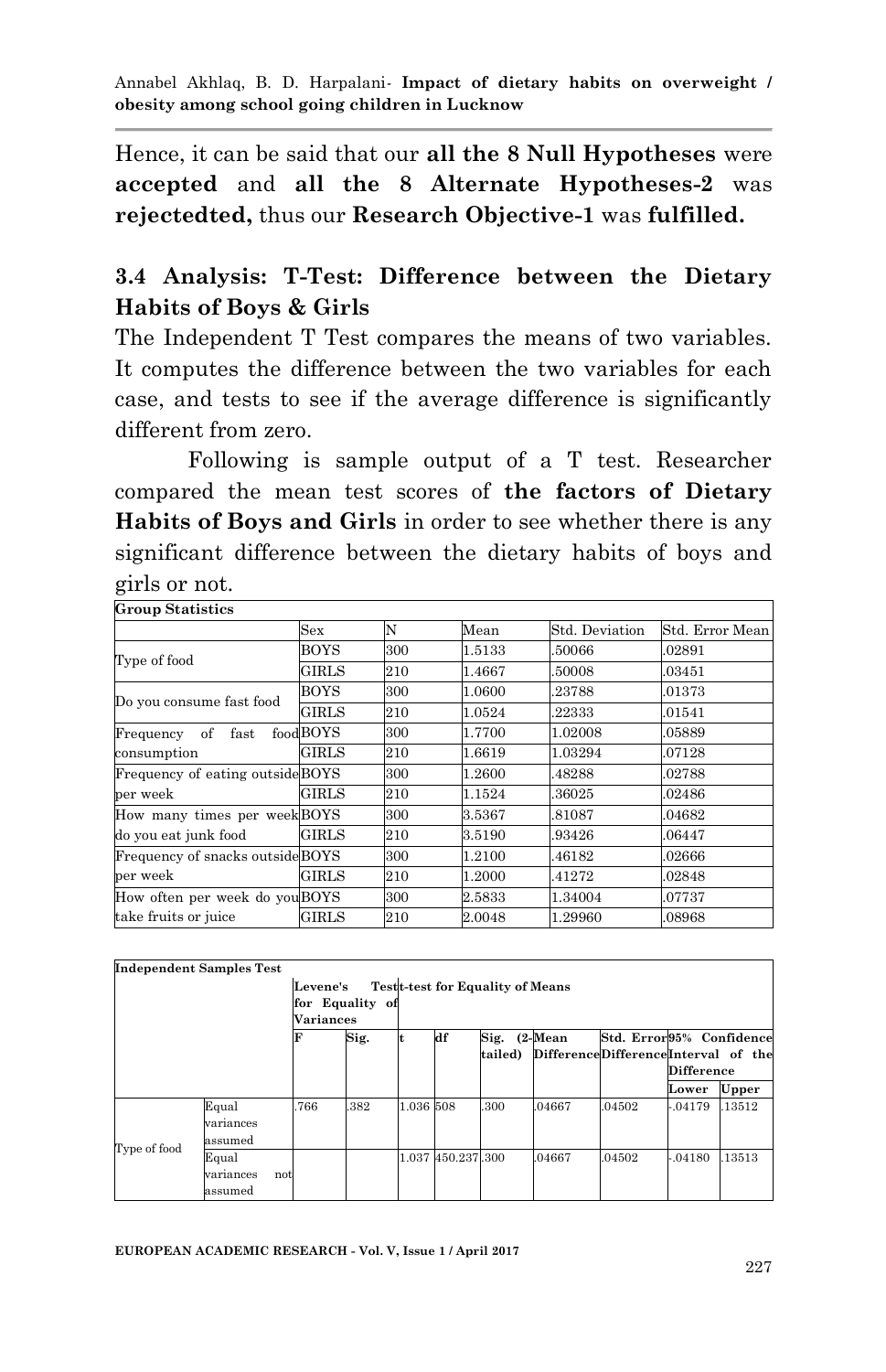| Do                                                                                                                                                                                                                       | Equal<br>variances<br>assumed        | .535   | 465  | .365      | 508               | .715 | .00762 | 02087 | -.03339  | .04863 |
|--------------------------------------------------------------------------------------------------------------------------------------------------------------------------------------------------------------------------|--------------------------------------|--------|------|-----------|-------------------|------|--------|-------|----------|--------|
| food                                                                                                                                                                                                                     | Equal<br>variances<br>not<br>assumed |        |      | 369       | 466.939.712       |      | .00762 | 02064 | $-03295$ | .04818 |
| Frequency<br>of                                                                                                                                                                                                          | Equal<br>variances<br>assumed        | .120   | .730 | 1.172 508 |                   | 242  | 10810  | 09226 | $-07316$ | .28935 |
| consumption                                                                                                                                                                                                              | Equal<br>variances<br>not<br>assumed |        |      |           | 1.169 446.357.243 |      | 10810  | 09246 | $-07362$ | .28981 |
| Frequency                                                                                                                                                                                                                | Equal<br>variances<br>assumed        | 30.356 | .000 | 2.739 508 |                   | .006 | 10762  | 03928 | .03044   | .18480 |
| per week                                                                                                                                                                                                                 | Equal<br>variances<br>not<br>assumed |        |      |           | 2.881 505.926.004 |      | 10762  | 03735 | .03423   | .18101 |
| you<br>consume<br>fast<br>food<br>fast<br>of<br>eating outside<br>How<br>times per weekassumed<br>do you eat junk Equal<br>food<br>Frequency<br>of<br>snacks outside<br>per week<br>week<br>take fruits orEqual<br>iuice | Equal<br>manyvariances               | 2.966  | .086 | 227       | 508               | .821 | .01762 | 07772 | $-13507$ | .17030 |
|                                                                                                                                                                                                                          | variances<br>not<br>assumed          |        |      | 221       | 408.193.825       |      | .01762 | 07967 | $-13901$ | .17424 |
|                                                                                                                                                                                                                          | Equal<br>variances<br>assumed        | 415    | 520  | .251      | 508               | .802 | .01000 | 03979 | $-06818$ | .08818 |
|                                                                                                                                                                                                                          | Equal<br>variances<br>not<br>assumed |        |      | 256       | 478.812.798       |      | .01000 | 03901 | $-06666$ | 08666  |
| How often pervariances                                                                                                                                                                                                   | Equal<br>do you assumed              | .215   | 643  | 4.858 508 |                   | .000 | 57857  | 11908 | 34461    | 81253  |
|                                                                                                                                                                                                                          | variances<br>not<br>assumed          |        |      |           | 4.885 458.383.000 |      | 57857  | 11844 | .34582   | 81133  |

Annabel Akhlaq, B. D. Harpalani*-* **Impact of dietary habits on overweight / obesity among school going children in Lucknow**

# **Interpretation:**

Finally, we see the results of the T Test. We should keep in mind that, this test is based on the difference between the two variables. To the right of the T- Test, Differences, we see the T, degrees of freedom, and significance.

*If the significance value is less than .05, there is a significant difference.*

*If the significance value is greater than .05, there is no significant difference.*

## **Interpretation:**

 As the significance value in case of following **five**  factors, is **more than 0.05**., when **Equal variances**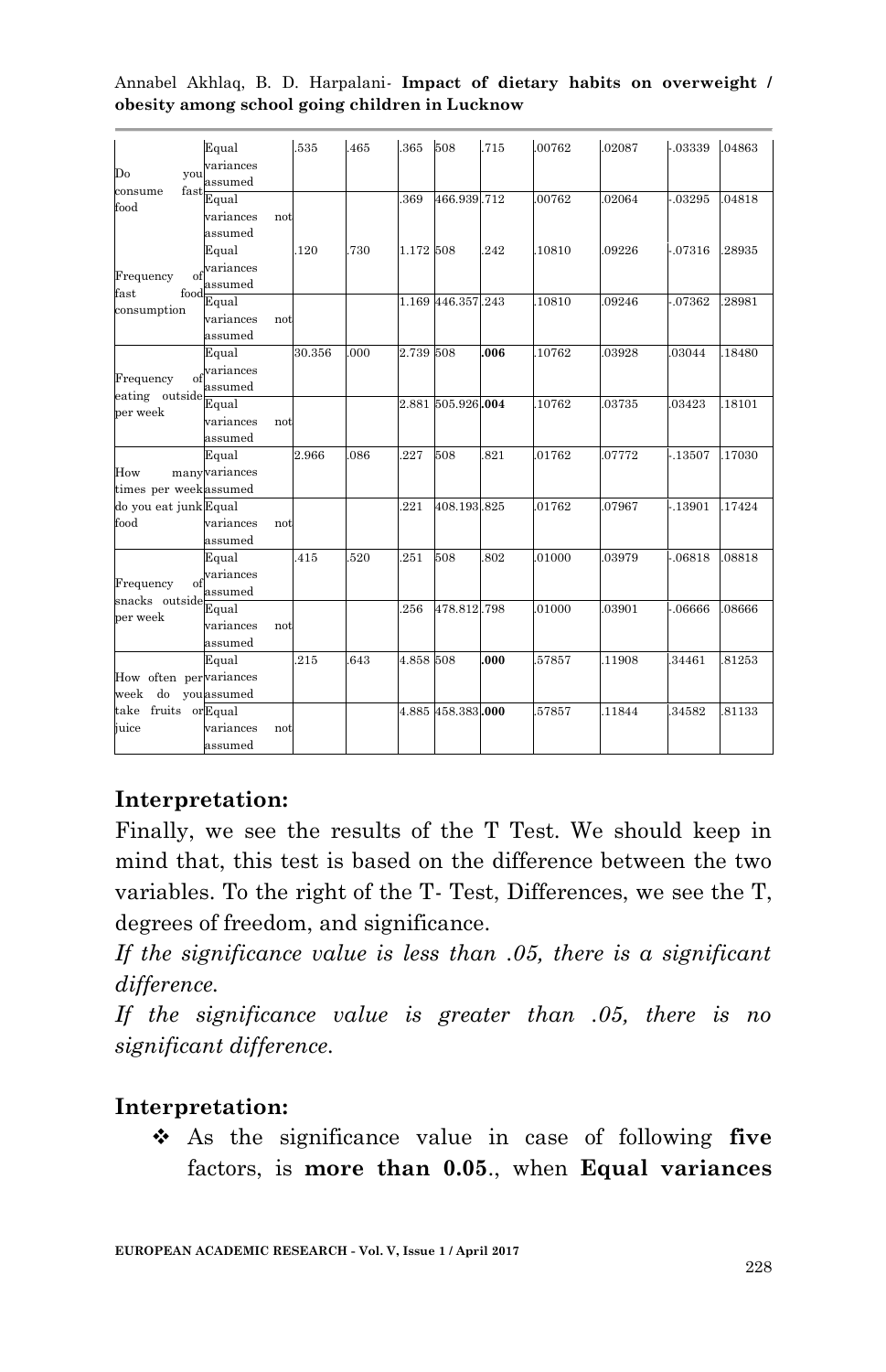> **are assumed** & even when **Equal variances are not assumed**.

- Type of food
- Do you consume fast food
- Frequency of fast food consumption
- How many times per week do you eat junk food
- Frequency of snacks outside per week

It can be seen that there is **no significant difference** between the **Boys' dietary habits and Girls' dietary habits**.

Hence, it can be concluded that the dietary habits of Boys and Girls for the aforementioned factors are nearly similar and **gender plays no role.**

 It can be seen from the above table that only **two factors** have **significant value less than .05,** when **Equal variances are assumed** & even when **Equal variances are not assumed**.

So, it can be concluded that **there is significant difference between the Boys' dietary habits and Girls' dietary habits for the following two factors.**

- Frequency of eating outside per week
- How often per week do you take fruits or juice

Hence, it can be concluded that the dietary habits of Boys and Girls for the aforementioned two factors are different, thus, **gender plays a major role.**

Hence, it can be said that our **Null Hypothesis-9** was **rejected** and **Alternate Hypothesis-9** was **accepted,** thus our **Research Objective-9** was **fulfilled.**

# **CONCLUSION AND DISCUSSION**

The aim of this study was to analyse and establish the association between the nutritional status and dietary habits of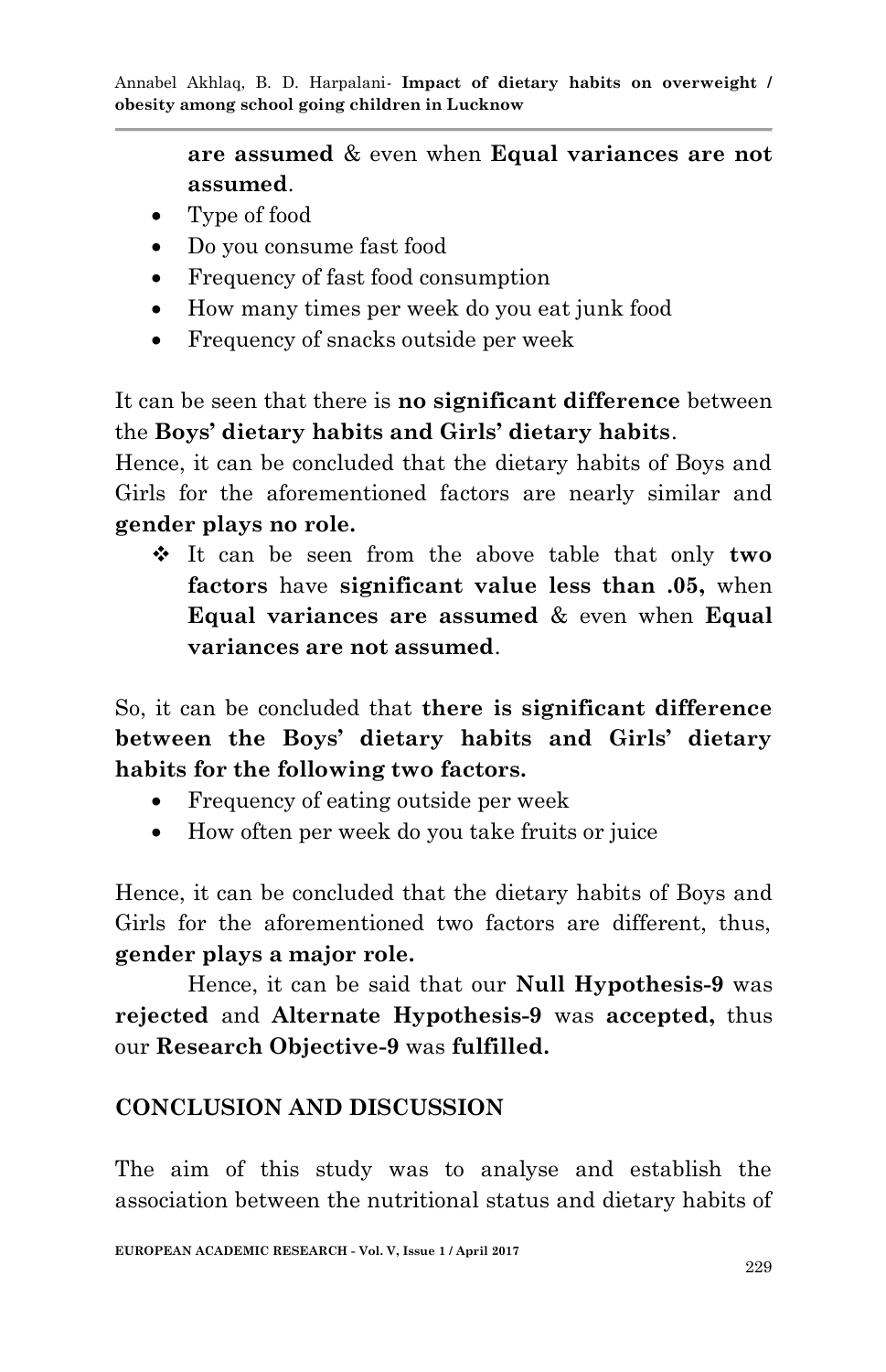school going children. Overall, children (respondents) in this study had nearly similar dietary preferences and habits. This was the reason that all the eight null hypotheses were accepted. This result is surprising and unexpected. It might be due to the similar influence of environment and due to the concept of "food" has changed from a means of nourishment to a marker of lifestyle and a source of pleasure as portrayed by electronic media (Dehghan M., 2005;8).

Nutritional Status (BMI) had no significant association with dietary Habits and practices in this study. This implies that even though children are healthy but their dietary habits are the cause of concern because sooner or later such poor dietary habits will ultimately result in various metabolic diseases, overweight and obesity among pediatric population in Lucknow and India.

This lack of knowledge of nutrition and recklessness on the part of parents will have the effect of unhealthy diet on their health of the children.

Children consume unhealthy diets and this finding is similar to that of another study which found poor dietary practices even among children with good nutrition knowledge. However, knowledge alone may not be sufficient to have proper dietary habits. Attitude and behavioural change toward healthy food early in childhood contributes immensely in adopting healthy dietary habits.

Dietary habits among school going children were characterized by excess consumption of fast foods, junk food, aerated drinks and sweetened beverages, a sign of unhealthy food choices and the main reason for consumption of these foods being easily accessible. Availability of cheap snacks in and around the school encourages consumption of the junk foods by the children and adolescents. Other researchers support that easy access to soft drinks from local vendors contribute to their increased consumption. Research has also demonstrated the importance of not only food availability but also accessibility of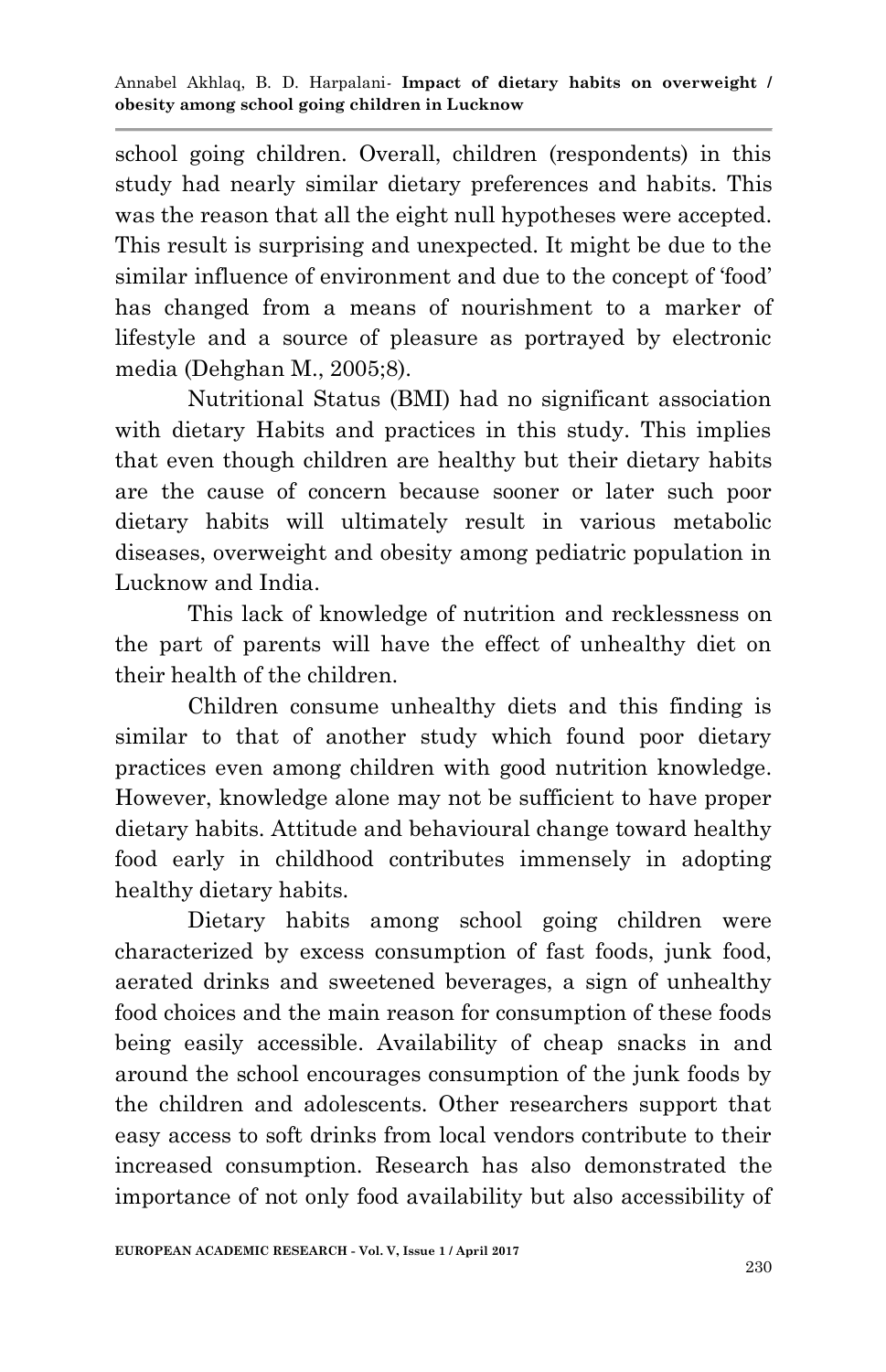healthier foods as a measure to promote good dietary practices among children. This is because whichever foods are easily accessible and ready to be eaten, children are more likely to eat them [35]. Children had money and are free to make decisions on what to buy while away from home. Availability of unhealthy snacks contributed to their high consumption. This current finding could be attributed to the fact that at present health lessons are needed to be offered in school as well as at home. There must be awareness programmes for children, parents and community as well.

## **RECOMMENDATION**

- There should be supervision at home or at school while children ate food.
- Awareness programmes on the effect of poor dietary habits on overweight and obesity
- Health risk associated with poor dietary habits
- We should aim at improving nutrition knowledge, positive attitudes and appropriate dietary practices.
- Parents must monitor their children"s food choices and expenditure of pocket money.

#### **REFERENCES AND BIBLIOGRAPHY**

- Berenson GS, Srinivasan SR, Bao W, Newman 3rd WP, Tracy RE, Wattigney WA. Association between multiple cardiovascular risk factors and atherosclerosis in children and young adults. The Bogalusa Heart Study. N Engl J Med. 1998;338(23):1650–6.
- Brug J, van Stralen MM, Te Velde SJ, Chinapaw MJ, De Bourdeaudhuij I, Lien N, et al. Differences in weight status and energy balance related behaviors among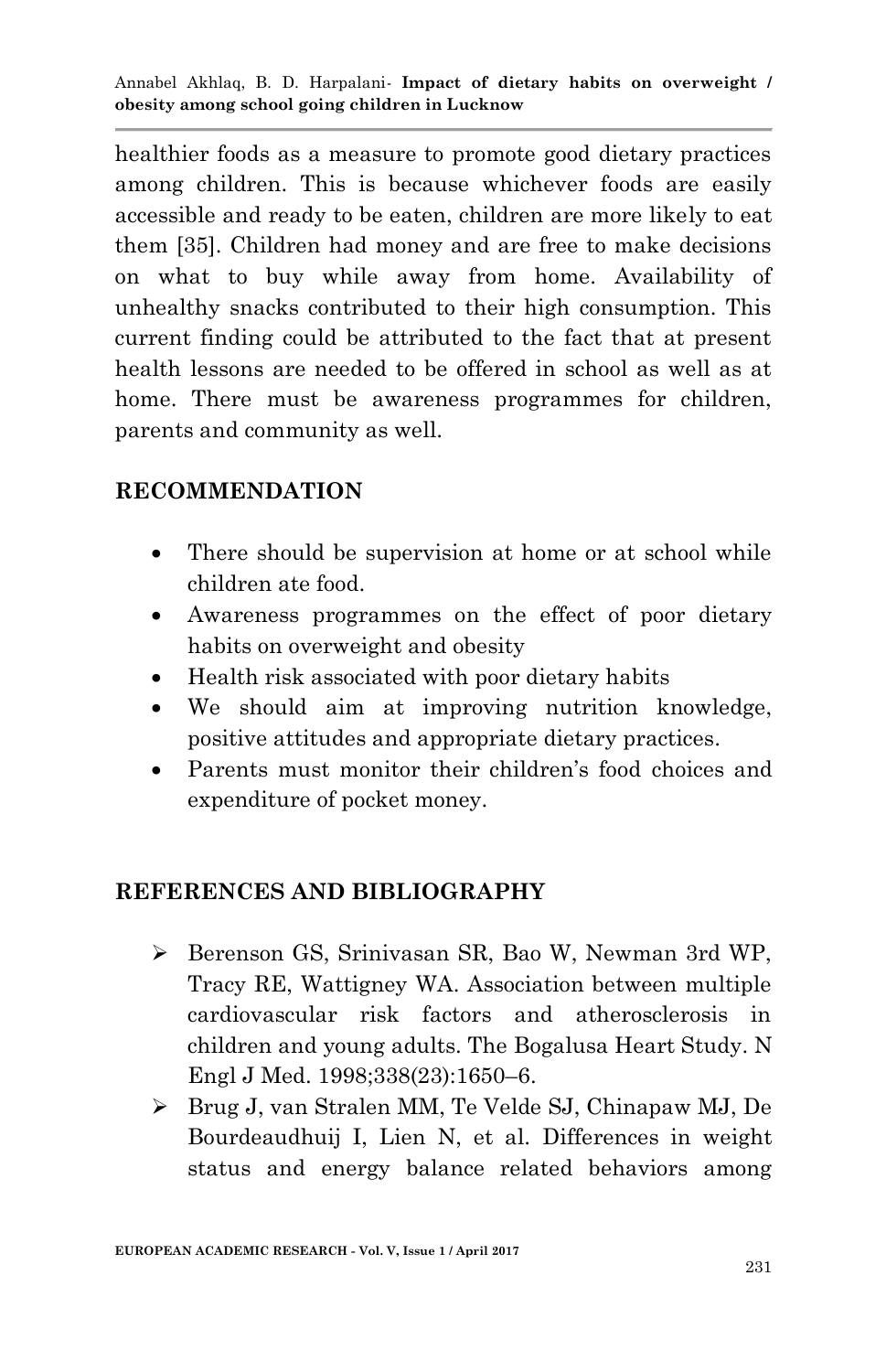schoolchildren across Europe: the ENERGYproject. PLoS One. 2012;7(4), e34742.

- Mindru DE, Moraru E. Risk factors and their implications in the epidemiology of pediatric obesity. Rev Med Chir Soc Med Nat Iasi. 2013;116(3):739–45.20.
- Ambrosini GL. Childhood dietary patterns and later obesity: a review of the evidence. Proc Nutr Soc. 2014;73(1):137–46.
- Schmidt MI, Duncan BB, Azevedo e Silva G, Menezes AM, Monteiro CA, Barreto SM, et al. Chronic noncommunicable diseases in Brazil: burden and current challenges. Lancet. 2011;377(9781):1949–61.
- WHO/FAO. DIET, NUTRITION AND THE PREVENTION OF Report of a Joint WHO / FAO Expert Consultation. WHO Technical Report Series. 2003;916:14.
- Steyn NP, Nel JH, Parker W, Ayah R, Mbithe D. Urbanisation and the nutrition transition : A comparison of diet and weight status of South African and Kenyan women. 2012;229–238. doi:10.1177/1403494812443605.
- Steyn NP, Nel JH, Parker W, Ayah R, Mbithe D. Dietary, social, and environmental determinants of obesity in Kenyan women. 2011;(2010):88–97. doi:10.1177/1403494810384426.
- Abdollahi M, Amini M, Kianfar H, Dadkhah Piraghag M, EslamiAmirabadi M, Zoghi T, et al. Qualitative study on nutritional knowledge of primary school children and mothers in Tehran. East Mediterr Heal J. 2008;14:82–9.
- Flynn MAT, Mcneil DA, Maloff B, Mutasingwa D, Wu M, Ford C, et al. Reducing Obesity and Related Chronic Disease Risk in Children and Youth: A Synthesis of Evidence with "Best Practice" Recommendations, vol. 7. 2006.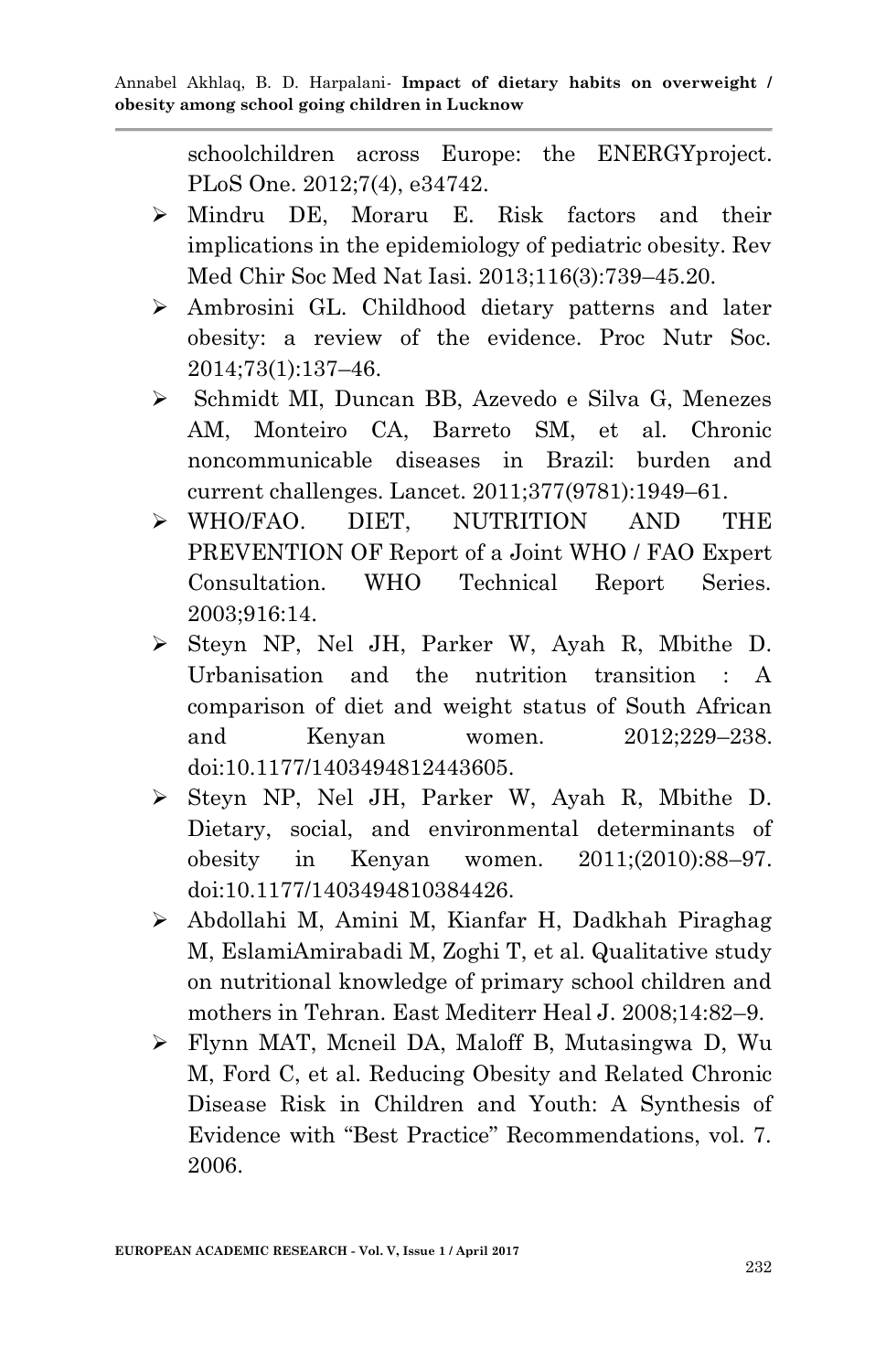- Hwenda L. Addressing diet related risk factors for noncommunicable diseases. Glob Heal Gov.2013.
- Triches RM, Giugliani ERJ. Obesity, eating habits and nutritional knowledge among school children. Rev Saude Publica. 2005;39(4):541–7.
- Brown R. Children"s eating attitudes and behaviour: a study of the modelling and controltheories of parental influence. Health Educ Res. 2004;19(3):261–71. doi:10.1093/her/cyg040.
- $\triangleright$  Kim KH. A study of the dietary habits, the nutritional knowledge and the consumption patterns of convenience foods of university students in the Gwangju area. Korean J Community Nutr. 2003;8(2):181–91.
- Mirmiran P, Azadbakht L, Azizia F. Dietary behaviour of Tehranian adolescents does not accord with their nutritional knowledge. Public Health Nutr. 2007;10(09):897–901.
- Coon KA, Goldberg J, Rogers BL, Tucker KL. Relationships between use of television during meals and children"s food consumption patterns. Pediatrics. 2001;107(1):e7–7. doi:10.1542/peds.107.1.e7.
- Mbithe DD, Kimiywe JO, Waudo JN, Orodho JA. promotion of nutrition education interventions in rural and urban primary schools in Machakos district. Kenya J Appl Biosci. 2008;6:130–9.
- Juan P.M.F.S., Dietary habits and nutritional status of school aged children in Spain. Nutr Hosp. 2006;21(3):374–8.
- Zaborskis A, Lagunaite R, Busha R, Lubiene J. Trend in eating habits among Lithuanian schoolaged children in context of social inequality : three crosssectional surveys 2002, 2006 and 2010. BMC Public Health. 2012;12(1):52. doi:10.1186/147124581252.